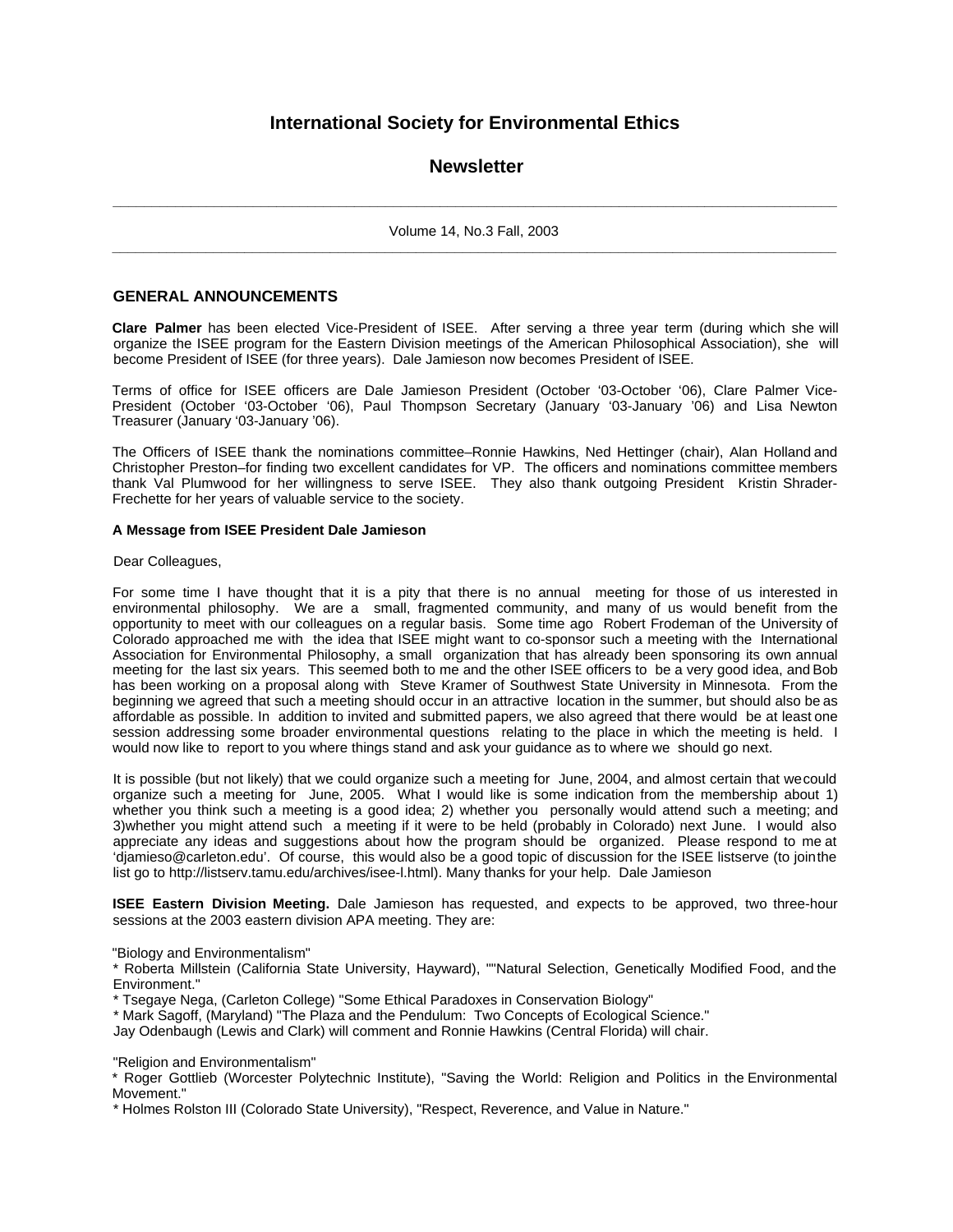\* Charles Taliaferro (St. Olaf), "Divine Virtues and Environmental Ethics."

Amy Knisley (Colby-Sawyer) will comment, and Ron Sandler (Northeastern) will chair.

**The Global Ecological Integrity Project Group** and the IUCN-CEL met side by side with the Earth Charter in Urbino Italy, June 27-July 1,2003, This meeting served the double purpose of discussing how best to embed the Earth Charter into International Law (specifically the 2000 Draft International Covenant on Environment and Development) and to re-focus and reorganize the "Integrity Group," with a view to continue their work including law and politics in future years. Countries represented included South Africa, New Zealand, Australia, Sri Lanka, Germany, Hungary, Canada and the US, as well as the Czech Republic and the UK. The inclusion of a large component on international law was a good addition to their usual focus.

**Paul B. Thompson** has joined the Department of Philosophy at Michigan State University where he will hold the W.K. Kellogg Chair in Agricultural, Food and Community Ethics. Thompson will also hold joint appointments in Michigan State's departments of Agricultural Economics and Resource Development. He can be reached through email at thomp649@pilot.msu.edu and by surface mail at Paul B. Thompson, Department of Philosophy, 503 South Kedzie Hall, Michigan State University, East Lansing, MI 48824-1022.

**The XXI World Congress of Philosophy in Istanbul** was the first in the last ten years without the presence of ISEE and its leadership. The International Society for Value Inquiry not only had a number of sessions organized, more than one on the environment ,but they also had a plenary session at the congress venue. Despite the lack of interest and organization on the part of ISEE, there were many sessions on the topic. Starting with a section on "Philosophy and the Environment" entirely in Russian, on Monday a.m.,the ISVI had a plenary session where Laura Westra spoke on political

philosophy and law, and another session on "Environment and Values," followed by a regular congress session on Philosophy and Environment. Speakers included Ruth Lucier, David Schrader, and John Allan Cohan. Tuesday started with a session on Environmental Ethics and Bioethics, in Spanish, with speakers from Spain, Mexico and the US.. There followed another ISVI session including Robin Attfield and Ruth Lucier, and another session on the "Philosophy of Nature",in Russian and in German, and another session on Philosophy and the Environment with presenters from the UK, Turkey, Belgium and the US. Speakers included Ronald Sanders and Robin Attfield..On Wednesday there was another session on Philosophy and Environment, including speakers from Ethiopia ,India, Hungary, Finland and Canada. There were also several session organized by Thomas Pogge on World Hunger. On Thursday, the World Institute for Advanced Phenomenological Research organized a long session on Ecological Concern, with speakers from Israel, South Africa, Germany, Poland and Turkey. On Saturday there was another session on Philosophy of Nature, including speakers from Germany, the UK, Turkey and the US. The conference ended on Sunday with the presence of a UNESCO representative, David Sane and the Turkish Minister of Education, as well as an unexpected forceful demonstration about the conditions in Turkish prisons and immense media interest and related scuffles. (contributed by Laura Westra)

**Martin Drenthen** has gotten his PhD for his Thesis: 'Grenzen aan wildheid; Wildernisverlangen en de betekenis van Nietzsches moraalkritiek voor de actuele milieu-ethiek' ("Bordering wildness; desire for wilderness and the meaning of Nietzsche's critique of morality for contemporary environmental ethics." A fuller citation can be found in the bibliography below. Martin has switched institutes at the University of Nijmegen; his new office address is: W&S, Institute for Science and SocietyUniversity of Nijmegen,PO Box 9103,6500HD Nijmegen Netherlands. Telephone: +31-24-3615986. His home address remains unchanged: van 't Santstraat 122 , 6523 BJ Nijmegen. Phone: +31- 24-3238397. e-mail: mdrenthen@hetnet.nl>

**Global Warming teaching tool.** Last spring, Dartmouth College held a conference on global warming that included both philosophers and scientists. The video can be accessed from the following link: both philosophers and scientists. The video can be accessed from the following link: <http://www.dartmouth.edu/~humbio/sciencecongress/4th/video.html>

#### **OPPORTUNITIES**

**Assistant Professor of Bioethics and Society.** This is a tenure-track assistant professor, nine-month career position in the Department of Environmental Science, Policy and Management, Division of Society and Environment, and the Agricultural Experiment Station at the University of California at Berkeley, available July 1, 2004. Applicants must have an earned doctoral degree in STS (Science, Technology, and Society), philosophy, cultural studies, or other relevant humanities, environmental science, or social science field, with a specialization in bioethics and the ethical, social, and political dimensions of biotechnology, genetic engineering, and/or environmental health. For further info, contact the Department of Environmental Science at UC/B.

### **CONFERENCES AND CALLS FOR PAPERS**

**ISEE Sessions.** Proposals are invited for individual papers or group sessions for the APA Western, Central and Eastern Division meetings. For the Western, contact Philip Cafaro, acting on behalf of ISEE treasurer Lisa Newton,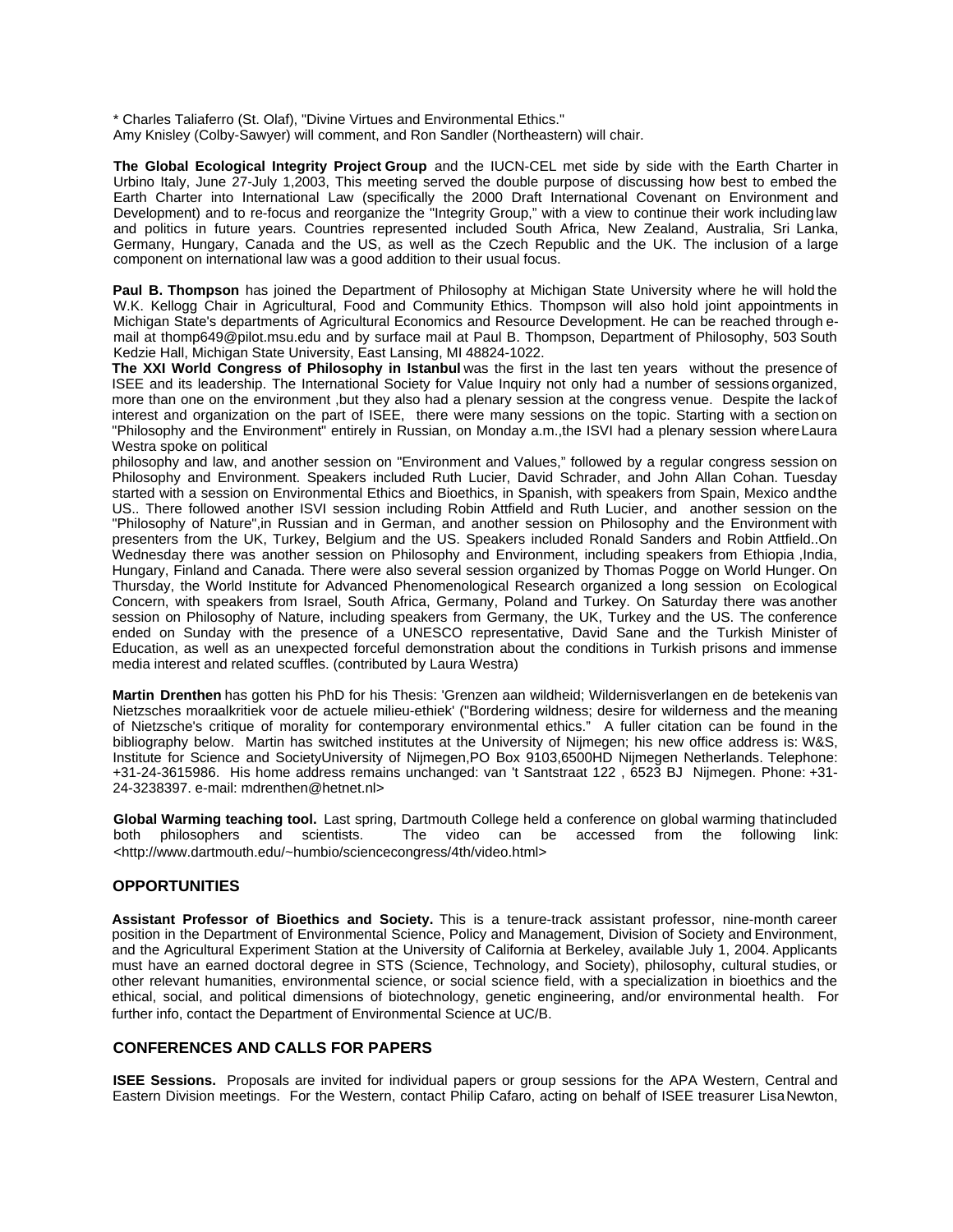at cafaro@lamar.colostate.edu. For the Central, contact ISEE secretary Paul Thompson, thomp649@pilot.msu.edu. For the Eastern, contact ISEE Vice-President Clare Palmer, c.palmer@lancaster.ac.uk. Snail mail addresses and telephone numbers at the end of the newsletter. The deadline for proposals is September 1 for the Western and Central, March 1 for the Eastern.

**The Ownership of Common Goods.** Submissions are invited for a special issue of Philosophy in the Contemporary World to be published in 2005. The journal is a fully refereed, indexed, and copyrighted journal published by the Society for Philosophy in the Contemporary World. The editors welcome creative and insightful papers on any ethical concept or problem relating to the ownership of common goods. Such goods include, but are not limited to, cultural artifacts, significant works of art, environmental goods (e.g., water, air, recreation areas, biodiversity, natural resources, beauty), intellectual property, pharmaceutical, medical and biological technology, media and information. Theoretical papers on the nature of ownership and property, diverse cultural perspectives on ownership, alternatives to private property, limits of ownership of private property, and possibilities of shared ownership are welcome, as are applied papers on topics such as those listed. Completed papers are due by April 31st, 2004.

Submissions should adhere to the following guidelines: 1. Papers must be original unpublished work. 2. Papers between 3500-5000 words (including footnotes and bibliography) are preferred; however, papers of exceptional quality of any length will be considered. 3. All materials, including the abstract, block quotations, and notes, should be double-spaced. 4. An abstract suitable for publication should be included with submission. 5. For style see the Chicago Manual of Style, latest edition. Or request a style sheet from the journal editor, Jim Sauer (jsauer@stmarytx.edu). 6. Papers should be submitted either electronically as an attachment (Microsoft Word or RTF) or in hardcopy via regular post.

Please direct all inquiries and submissions to one of the special issue editors: Ronald Sandler, Department of Philosophy and Religion, 371 Holmes Hall, Northeastern University, Boston, MA 02115-5000, USA, r.sandler@neu.edu> or Cynthia Townley, Department of Philosophy, Macquarie University, Sydney 2109, Australia, ctownley@scmp.mq.edu.au> General information about Philosophy in the Contemporary World is available at: <http://www.phil.stmarytx.edu/SPCWhm/Journal/Journal.htm>

Fourteenth North American Interdisciplinary Conference on Environment and Community, February 19 - 21, 2004, Saratoga Springs, NY. Organized and sponsored by Empire State College, State University of New York. Proposals are invited for individual papers and group and panel sessions. The organizers encourage submissions from scholars, thinkers, artists, students and activists from all disciplines, perspectives and fields of endeavor, and from anywhere in Canada, the U.S., and Mexico. Past participants in the conference have included representatives from agriculture, the arts, biology/ecology/environmental science, business/management, education, economics, environmental interpretation, forestry, geology, government, history, law, literary studies, natural resource management, philosophy, psychology, recreational wilderness users, and religion. Featured speakers will include: Bill McKibben, environmental writer, author of The End of Nature and Enough*;* Amy Vedder, ecologist and primatologist, co-author of In the Kingdom of Gorillas: Fragile Species in a Dangerous Land*;* Joe Bruchach, Native American writer, editor and activist, author of Our Stories Remember: American Indian History, Culture and Values through Storytelling and Keepers of the Earth: Native American Stories and Environmental Activities for Children*;* Holmes Rolston, environmental philosopher, winner of the 2003 Templeton Prize, author of Conserving Natural Value and Genes, Genesis and God.

Paper topics may address any environmental issue/subject under the broad conference theme. Issues with wideranging North American importance are particularly apt, such as preservation, restoration, environmental themes in literature, wilderness, urban environmental issues, endangered species, ecosystem management, history, ecofeminism, regulation, environmental justice, environmental philosophy. Papers connecting environmental concerns with national security and/or patriotism are, of course, timely and appropriate. Send one page abstracts (preferably via email, Microsoft Word attachments) by NOVEMBER 1, 2003 to Environ.Conference@esc.edu. Website: www.esc.edu/EnvironConf. Contacts: Wayne Ouderkirk or Elaine Handley, Empire State College, 28 Union Ave., Saratoga Springs, NY 12866. Fax: 518 255-5809. Phone: 518 255-5320 or 518 587-2100 x386.

## **RECENT ARTICLES AND BOOKS**

Thanks to Greg Pritchard, Natimik, Australia for help in editing this bibliography (as he has often before.)

--Adams, Jonathan S., and McShane, Thomas O., The Myth of Wild Africa: Conservation without Illusion. "Europeans invented a mythical Africa, which soon claimed a place of privilege in the Western imagination" (p. xii). "Success lies ... in understanding that conservation and development, long at loggerheads, are two parts of a single process. Conservation cannot ignore the needs of human beings, while development that runs roughshod over the environment is doomed" (p. xix).

--Andonova, L., "Openness and the Environment in Central and Eastern Europe: Can Trade and foreign Investment Stimulate Better Environmental Management in Enterprises?," Journal of Environment and Development 12(no. 2,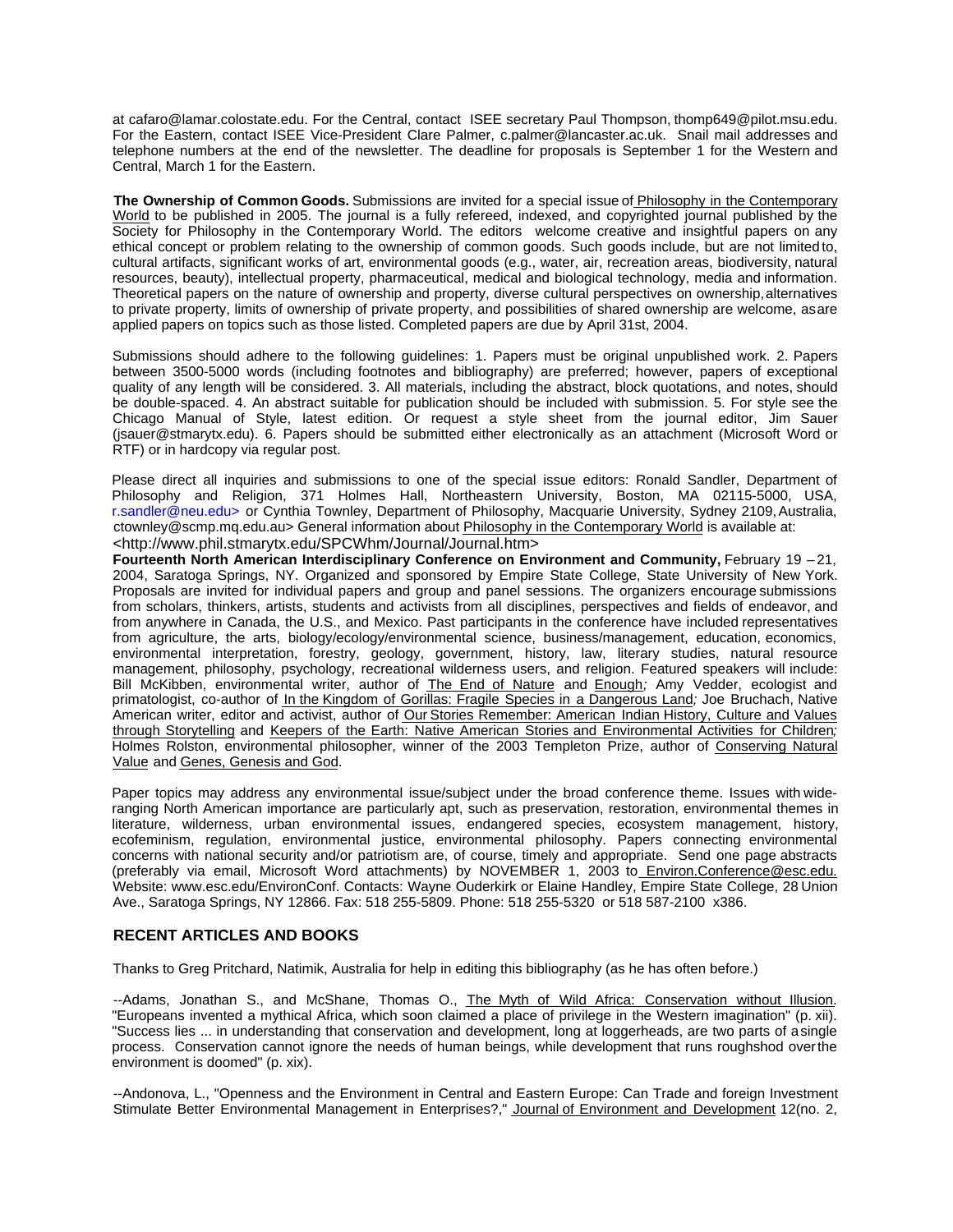2003): 177-204.

--Armstrong, Susan, and Botzler, Richard, eds., Animal Ethics Reader. New York: Routledge, 2003. Over fifty selections. Theories of animal ethics. Animal capacities: pain, emotion, consciousness. Primates and cetaceans. Animals for food. Animal experimentation. Animals and biotechnology. Ethics and wildlife. Zoos, aquaria, and animals in entertainment. Animal companions. Animal law/animal activism. Armstrong is in philosophy, Botzler in wildlife at Humboldt State University, California.

--Aron, Joan L., and Patz, Jonathan A., eds. Ecosystem Change and Public Health: A Global Perspective. Baltimore: Johns Hopkins University Press, 2001.

--Atkinson, Richard C. et al (13 others)., "Public Sector Collaboration for Agricultural IP Management," Science 301(11 July 2003):174-175. An appeal by the presidents of universities and directors of public-sector research institutes concerned that the private and commercial patenting of intellectual property rights on agricultural plants is impeding research, particularly that which affects subsistence crops in the developing world. In many cases discoveries and technologies that were originally generated with public funding are no longer accessible as public goods. "Golden rice," for example has more than forty patents associated with it, which constrains further research on rice. These officials are proposing a Public-Sector Intellectual Property Resource for Agriculture to help correct these problems.

--Attfield, Robin, Environmental Ethics: An Overview for the Twenty-First Century. Cambridge: Polity Press (Blackwell), 2003. Includes: Local and global environmental problems; theories of value; environmental ethics and its neighbors; human stewardship of nature; holism, anthropocentrism and biocentrism compared; biocentric consequentialism (Attfield's preference); critiques of environmental ethics. Can environmental ethics make a difference? Taking the future seriously. Do human interests and environmental responsibilities converge? Sustainable development; population, and precaution; the global community and global citizenship. A most inclusive, global, cosmopolitan, universal ethic. An unexcelled survey and synthesis of the enormous range of challenging issues, and of the literature of their debate. Attfield is in philosophy, University of Wales, Cardiff.

--Auer. M., and C. Farley, "Nontimber forest Values: the "Understory" of the International Tropical Timber organization," Journal of forestry 101(no. 5, 2003): 42-45.

--Baer, M., "Review of: Canan, Penelope, and Nancy Reichman. Ozone Connections: Expert Networks in Global Environmental Governance," Society and Natural Resources 16(no. 5, 2003): 465-467.

--Barrett, Gary W., and Barrett, Terry L. eds., Holistic Science: The Evolution of the Georgia Institute of Ecology (1949-2000). New York: Taylor and Francis, 2001. Contributions by Ronald Pulliam, Eugene P. Odum, Frank B. Golley, Gene E. Likens. Reviewed by Jianguo Liu, Landscape Ecology 18(no. 2, 2003):211-212.

--Bates, D., "Book Review: Beyond Great Walls: Environment, Identity, and Development On the Chinese Grasslands of Inner Mongolia. By Dee Mack Williams.," Human Ecology 31(no. 2, 2003): 328-330.

--Belshaw, Christopher, Environmental Philosophy: Reason, Nature, and Human Concern. Chesham, Buckshire [UK]: Acumen, 2001. Montreal: McGill-Queen's University Press, 2001. Chapters: Problems, Causes, Solutions I: Voting and Pricing, Solutions II: Moral Theory, Animals, Life, Rivers, Species, Land, Deep Ecology, Value, Beauty, Human Beings.

"To philosophize about the environment is to reason about nature, and about our various concerns and involvements with the natural world. But this isn't a simple one-way procedure, for we are, of course, a part of nature, not distinct from it, and our concerns are themselves an upshot of natural procedures. Moreover, reason itself is hardly autonomous; it too, is something that has evolved within the natural world, and even if we are still able still to speak, somewhat archaically, of the faculty of reason, we only mistakenly believe that it might operate alone in determining what we think, and what we do. There is no reason to think we can or should be wholly reasonable beings. To philosophize about the environment, then, we need to take the complexity of our own natures fully into account" (p. viii).

"The longest part of the book deals with one of the central questions in environmental philosophy: that of what sorts of things are of direct moral concern. ... I begin with animals, arguing that they matter at least in so far as they are sentient. ... As far as non-sentient life forms are concerned, the claim is that even if we agree, as well we might, that such things have a good of their own, are able to be benefited or harmed, and can flourish or decline, still none of this gives us reason to promote their well-being or further their ends" (pp xi-xii). Belshaw is in philosophy, The Open University, Milton Keynes, UK. Reviewed by D. J. Philippon in Progress in Human Geography 27(no. 3, 2003):382.

--Berry, Gregory R., "Organizing Against Multinational Corporate Power in Cancer Alley: The Activist Community as Primary Stakeholder", Organization and Environment, 16, (No. 1, 2003): 3-33. An examination of how a small,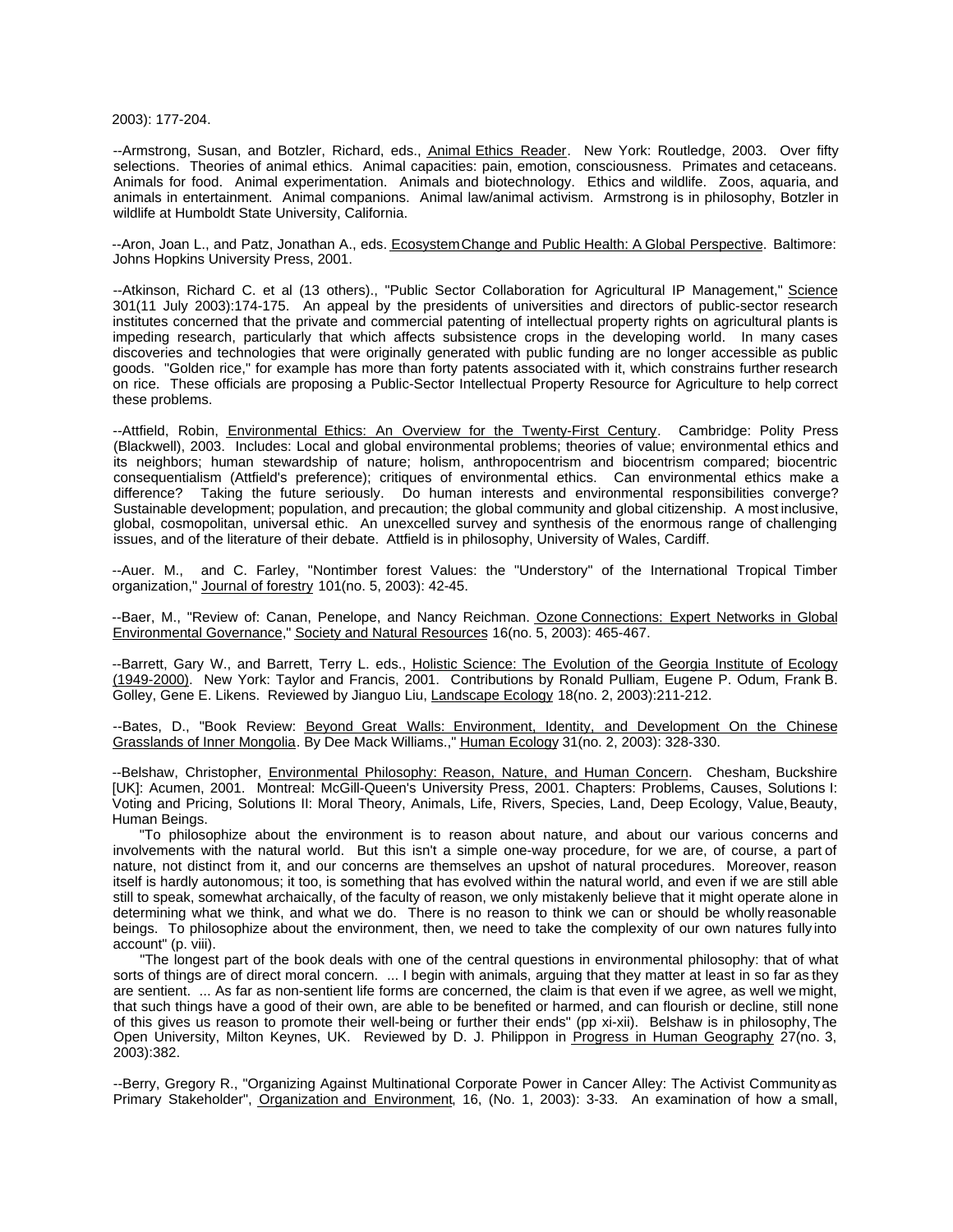oppressed and seemingly powerless community in Louisiana persevered to defeat the strategic plans of a multinational chemical company that was supported by local and state government elites. The evolving construct of environmental justice played a significant part of this battle as community groups formed coalitions with local, state, and national agents and organizations to challenge the decision to site a hazardous facility. Lawsuits resulted in costs, lengthy delays, and uncertainty for the corporation, leading Shintech to abandon its original site of choice. Implications of the study are discussed for stakeholder theory, environmental justice scholars and community advocacy groups. Gregory is based at Texas Wesleyan University where he works on organizational theory, specialising in the social, political and economic interactions of firms and communities.

--Brulle, Robert J. Review of Brian Doherty, Ideas and Actions in the Green Movement", Organization and Environment, 16, (No. 2, 2003): 258-61. Brulle is an assistant professor of environmental policy at Drexel University, Philadelphia.

--Burkett, Paul., "The Value Problem in Ecological Economics: Lessons from the Physiocrats and Marx", Organization and Environment, 16, (No. 2, 2003):137-67. Examines the disputed ecological economics question of whether nature is a direct source and/or substance of value. One group of protagonists ascribes value directly to natural resources and argues that monetary exchange values (prices and profits) largely or fully represent the values extracted from nature, whilst another group focuses on nature as an objective condition or basis for value defined as psychic income or "enjoyment of life". The paper applies Marx's critique of the Physiocrats to this contemporary debate, suggesting that both groups of ecological economists do not adequately consider the relations between use value and capitalist valuation. Burkett is in economics at Indiana State University, Terre Haute.

--Clark, Brett, "Ebenezer Howard and the Marriage of Town and Country: An Introduction to Howard's `Garden Cities of Tomorrow", Organization and Environment, 16, (No. 1, 2003): 87-97. An introductory examination of how Ebenezer Howard advocated the construction of garden cities to reduce the alienation of human society from nature. Howard insisted that the long term sustainability of garden cities was founded on abiding by the law of restitution, where all wastes were recycled back to the soil to ensure the continued productive potential of the land. In this, Howard's garden cities dissolved the town-country divide and provided a model for an ecologically sustainable society. Clark is a sociology doctoral student at the University of Oregon.

--Bluhdorn, I., "Economics as if Community Matters: Narratives About Globalisation," Environmental Politics 12(no. 1, 2003): 246-252.

--Bright, M., "Review of: John Benson, Environmental Ethics: An Introduction with Readings," Environmental Politics 12(no. 1, 2003): 285.

--Burguet, R., and J. Sempere, "Trade Liberalization, Environmental Policy, and Welfare," Journal of Environmental Economics and Management 46(no. 1, 2003): 25-37.

–Cafaro, Philip. "Economic Consumption, Pleasure and the Good Life." Journal of Social Philosophy 32 (2001): 471- 486. This paper makes two contentions; first, that we should judge consumption on whether it improves or detracts from our lives, and act on that basis; second, that many of the limits to economic consumption advocated by environmentalists would improve our lives.

–Cafaro, Philip. "Environmental Ethics and the Business Professional: Responsibilities and Opportunities." In J. Rowan and S. Zinaich (eds.), Ethics for the Professions (Wadsworth Press, 2003): 189-196. A discussion of environmental ethics tailored to business students. Discusses both deontological and eudaimonist aspects of business decisions as they effect the environment.

–Cafaro, Philip. "Thoreau's Environmental Ethics in Walden." The Concord Saunterer 10 (2002): 17-63. A detailed discussion of Thoreau's environmental ethics, focused on Walden, but rounding out his conservation philosophy with reference to his journal and late natural history writings. Shows Thoreau to have anticipated intrinsic value arguments and to have fully articulated an environmental virtue ethics.

–Cafaro, Philip. "Thoreau's Virtue Ethics in Walden." The Concord Saunterer 8 (2000): 23-47. Presents Thoreau as a virtue ethicist. Includes discussion of Thoreau's meta-ethical foundations and his particular prescriptions for living well.

--Callicott, J. Baird, and Nelson, Michael P., American Indian Environmental Ethics: An Ojibwa Case Study. Upper Saddle River, NJ: Pearson/Prentice Hall, 2004. Connecting environmental theory with diverse stories from Ojibwa Indians, Callicott and Nelson reveal the meaning and power of cultural worldviews as they inform ethical principles and practices, as they show that competing worldviews demonstrate the many ways "of cognitively organizing human experience." "On the whole American Indians probably treated nature better because of their environmental ethics than otherwise they might have" (p. 135). Callicott is in philosophy, University of North Texas. Nelson is in philosophy University of Wisconsin, Stevens Point.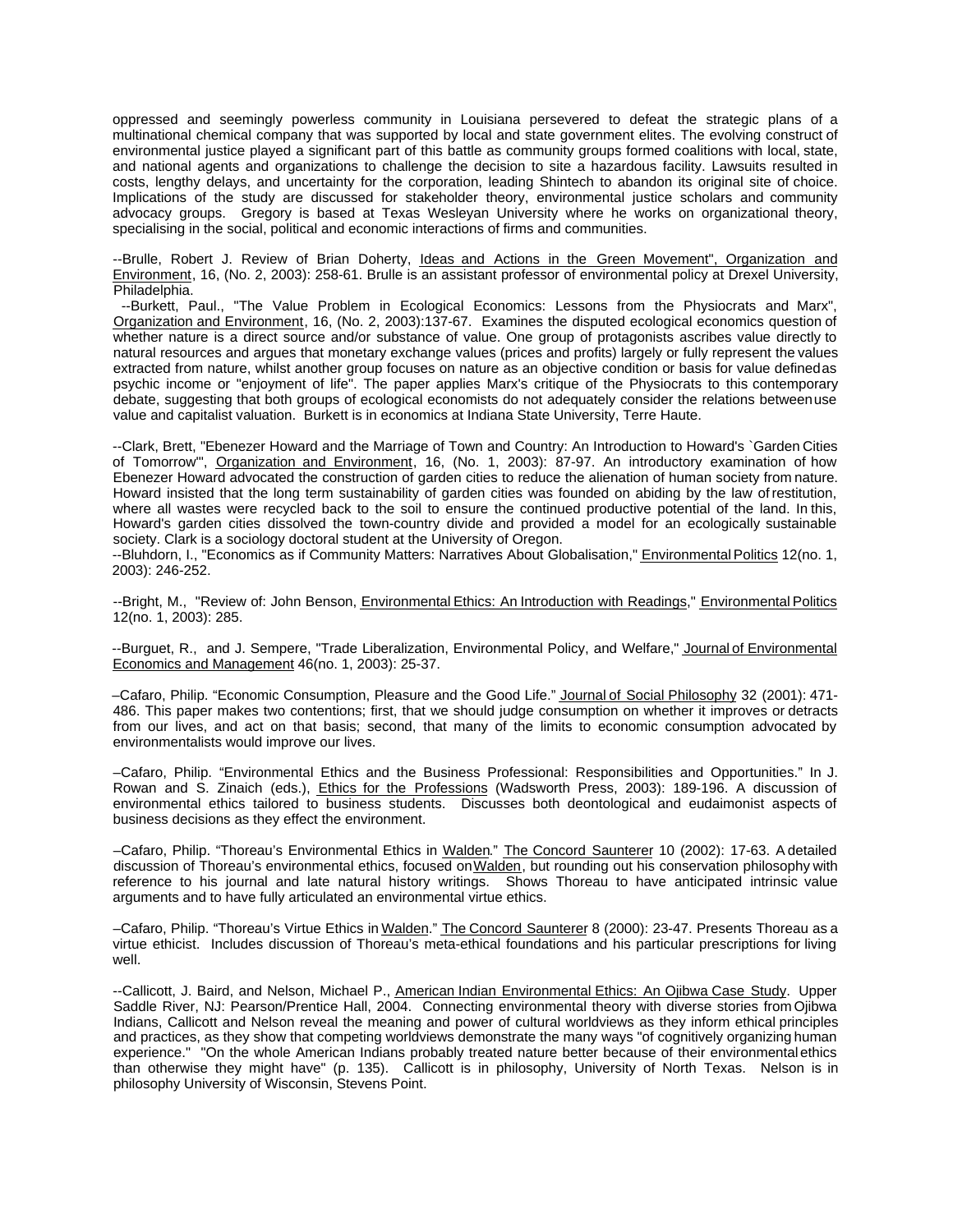--Campbell, M., and D. Salus, "Community and Conservation Land Trusts as Unlikely Partners? The Case of Troy Gardens, Madison, Wisconsin," Land Use Policy 20(no. 2, 2003): 169-180.

--Caniglia, B., "Review of: Gobster, Paul H., and R. Bruce Hull, Eds. Restoring Nature: Perspectives from the Social Sciences and Humanities," Society and Natural Resources 16(no. 5, 2003): 461-462.

--Castree, N., "Commodifying What Nature?," Progress in Human Geography 27(no. 3, 2003): 273-297.

--Clark, Stephen R.L. Review of Andrew Berry (ed.), *Infinite Tropics: An Alfred Russel Wallace Anthology*", Organization and Environment, 16, (No. 2, 2003): 261-3. Stephen R.L. Clark is a professor of philosophy at the University of Liverpool, UK.

--Connelly, J., "Review of: Patrick McCully, Silenced Rivers: The Ecology and Politics of Large Dams," Environmental Politics 12(no. 1, 2003): 255.

--Cordell, Ken, Tarrant, Michael A., and Green, Gary T., "Is the Public Viewpoint of Wilderness Shifting?" International Journal of Wilderness 9(no. 2, August 2003):27-32. Shifts since the mid 1990's in the values the public places on wilderness. Public views of the National Wilderness Preservation System were compared from national surveys conducted in 1994 and in 2000. Results show that while more people in 2000 were aware of the Wilderness System, this increase in awareness has not created greater support for additional wilderness acreage. But the levels of importance people place on ecosystem services, existence of wilderness, recreation, and future use options for existing protected wilderness have increased sharply since 1994. Overall, this seems to indicate a need for greater emphasis on nonuse values in setting policy and managing wilderness. Awareness and support for wilderness vary significantly among ethnic, age, and regional groups. It seems as though people do not want more wilderness but they value what they already have designated much more than before. The authors are with the USDA Forest Service and the School of Forestry, University of Georgia, Athens, GA.

--Crowley, K., "The Rise and Rise of the Tasmanian Greens: The State Election of 2002," Environmental Politics 12(no. 1, 2003): 233-240.

--Davalos, L., R. Sears, G. Raygorodetsky, B. Simmons, H. Cross, T. Grant, T. Barnes, L. Putzel and A. Luz Porzecanski, "Regulating access to genetic resources under the Convention on Biological Diversity: an analysis of selected case studies," Biodiversity and Conservation 12(no. 7, 2003): 1553-1570.

--Davis, B., "The Ecology, Land Use and Conservation of the Cairngorms (Scotland)," Biological Conservation 113(no. 2, 2003): 319.

--Davis, M.. "Biotic Globalization: Does Competition From Introduced Species Threaten Biodiversity?," Bioscience 53(no. 5, 2003): 481-490.

--Dijk, T., "Scenarios of Central European Land Fragmentation," Land Use Policy 20(no. 2, 2003): 149-158.

--Ding, C., "Land Policy Reform In China: Assessment and Prospects," Land Use Policy 20(no. 2, 2003): 109-120.

--Drenthen, Martin, Bordering wildness; The desire for wilderness and the meaning of Nietzsche's critique of morals for environmental ethics. [In Dutch: Grenzen aan wildheid: wildernisverlangen en de betekenis van Nietzsches moraalkritiek voor de actuele milieu-ethiek] 2003 Budel: Damon, Dissertation (University of Nijmegen) With a summary in English (page 313-316). Full text version is available online at:

http://webdoc.ubn.kun.nl/mono/d/drenthen\_m/grenaawi.pdf>

Environmental ethicists, each in their own way, struggle with the moral sense of nature. Whether or not this is explicitly admitted, each normative position within the debate turns out to rely on a particular normative concept of nature. However, the use of any of these particular normative interpretations cannot be legitimized. The starting point of this inquiry is the assumption that today's environmental crisis is intrinsically related to this ambiguity with regard to the normative meaning of nature. This ambiguity has a foundational character, and the conflicts and dilemmas that stem from it cannot be solved easily.

In order to clarify this relation between the environmental crisis and the crisis in morality, we analyze the relation between nature and morality in the work of the late 19th century German philosopher Friedrich Nietzsche, and ask whether his philosophy can help us clarify the problematic relationship between nature and morality in contemporary environmental ethical debates.

From Nietzsche's viewpoint, environmental ethics appears as a paradoxical undertaking, on the one hand, interested in nature in so far as it transcends human seizures of power (wildness as a critical concept), on the other hand restricted in its possibility to model this interest on anything else than yet another interpretative appropriation. That is to say, we can only articulate the moral significance of nature "itself" by interpreting it, but each interpretation inevitably implies a moment of appropriation. However, some environmental ethicists appear to do more justice to this profound problematic character of our relationship with nature by explicitly acknowledging the inaccessibility and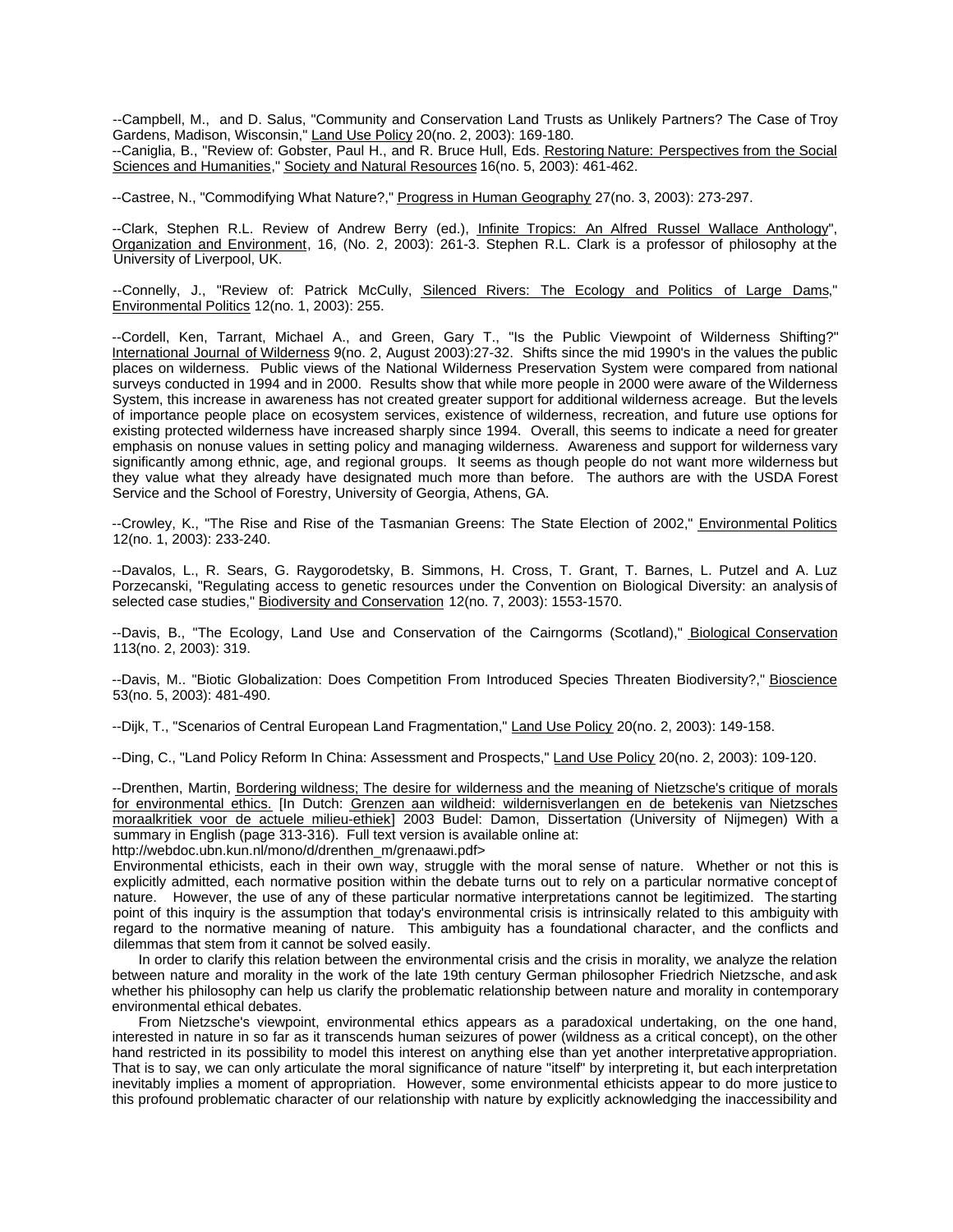radical otherness of wild nature. The newly developed perspective is tested on its fruitfulness for the Dutch case of "new nature development". In this debate on ecological reconstruction, the concept of wildness functions as a moral concept, albeit a paradoxical one. This idea of wildness is hermeneutically elaborated. In a time where "real" wildernesses no longer seem to exist, we are fascinated by the idea of wildness as something beyond our ability to control and appropriate. Wildness thus poses a (moral) limit to human appropriations of nature, it is a critical border concept that puts the human, moral order in perspective.

--Eckert, H., "Negotiating Environmental Agreements: Regional or Federal Authority?," Journal of Environmental Economics and Management 46(no. 1, 2003): 1-24.

--Egan, Kevin D. "The Neoliberal Wager: Existence and Environment: Existence and Environment Gambled on Economics", Organization and Environment, 16, (No. 2, 2003): 243-47. An extended book review essay on William Easterly The Elusive Quest for Growth: Economists' Adventures and Misadventures in the Tropics and E.O. Wilson's The Future of Life. Egan is a graduate student in political science at Virginia Polytechnic Institute and State University

--Enoch, M., "Review of: Daniel Miller (Ed.), Car Cultures," Environmental Politics 12(no. 1, 2003): 263-264.

--Entrikin, J., "Review of: Gleeson, B. and Low, N., Governing for the Environment: Global Problems, Ethics and Democracy," Progress in Human Geography 27(no. 3, 2003): 387-388.

--Evenson, R. E., and Gollin, E., "Assessing the Impact of the Green Revolution, 1960-2000," Science 300 (2 May 2003):758-762. Genetic crop improvement in developing countries (but not transgenics). Modern varieties of traditional crops, especially rice, have dramatically increased production in some areas, but unevenly across crops and regions. Consumers have generally benefited, but farmers benefit only if their costs saved are greater than the lower prices they now receive for the additional food. Prospects for a continued green revolution are quite mixed. The authors are in economics, Yale University.

--Fairfax, S., and A. Issod, "Trust Principles as a Tool for Grazing Reform: Learning from Four State Cases," Environmental Law 33(no. 2, 2002): 341-398.

--Ferber, Dan, "WHO Advises Kicking the Livestock Antibiotic Habit," Science 301(22 August 2003):1027. Livestock have routinely been given small doses of antibiotics to make farm animals grow slightly faster on less feed (the biology of which is not too clear, but it works). But there are worries about increasingly resistant bacterial disease microbes, about the transfer of the antibiotic residues to human consumers, and about the use of such antibiotics when needed to treat human diseases against now more resistant microbes. Denmark has phased out the practice and a World Health Organization study of the results have led to the recommendation that farmers worldwide kick the antibiotic habit. The European Union plans a phase out by 2006, but the U.S. is mostly continuing to use the antibiotic.

--Fitzgerald, Randy, "The Right Balance: Students Blaze a Trail in Two Environments," (University of) Richmond Alumni Magazine, Summer 2003, pp. 22-23. "Not content with being pioneers in the classroom, the first six students to graduate from Richmond with an environmental degree also made history in the halls of the Virginia General Assembly. Mixing academic prowess with political acumen, the Class of 2003 environmental science majors drafted, proposed and successfully lobbied for a bill that could save the state billions of dollars." The students proposed invasive species legislation, pushed it through twenty-one steps in the legislative process, and had it approved by a 100-0 vote in the House, and a 40-0 vote in the Senate.

--Flournoy, Alyson C., "In Search of an Environmental Ethic," Columbia Journal of Environmental Law 28(no. 1, 2003):63-118. There is a massive corpus of environmental law, but "it is not clear that environmental laws do reflect any clearly articulated ethic that should be called environmental. As a nation we lack an adequate understanding of the values that undergird these laws. ... It is time we ask ourselves those obvious, but frequently overlooked questions. Are our environmental laws simply extensions of the ethical structure of our tort, property and criminal law, designed to protect person and property from certain insults not adequately addressed under the pre-existing common law? Or are they `environmental laws' in another sense, in that they embody a special valuing of the environment?"

Long article, includes summaries of environmental ethics as a philosophical discipline and whether and how far there is a connection with environmental law. Benefits to be realized from a more adequate study of the ethics embedded in environmental law. Flournoy is in law, University of Florida.

--Flynn, B., "Much Talk But Little Action? `New' Environmental Policy Instruments in Ireland," *Environmental Politics* 12(no. 1, 2003): 137-156.

–Freilich, J., Emlen, J, Duda J., Freeman, D., and Cafaro, P. "Ecological Effects of Ranching: a Six-Point Critique."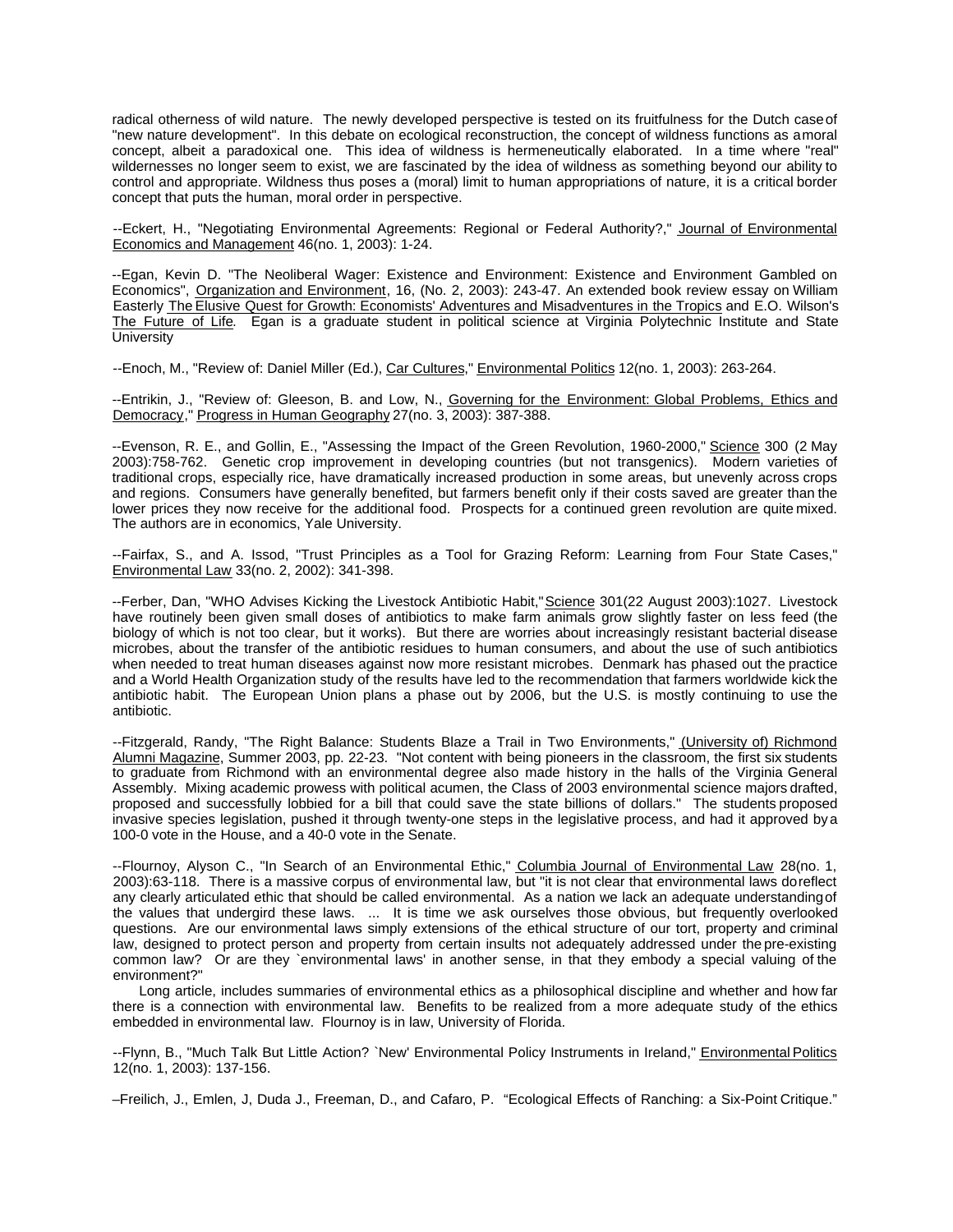BioScience 53: 759-765. Asks land managers and conservation ranchers to consider all the negative effects of ranching, not just grazing pressure. Focusing on the Great Plains of the United States, the authors raise six points of concern that must be addressed before we can hope to restore or maintain native ecosystems on the range.

--Friesen, L., "Targeting Enforcement To Improve Compliance With Environmental Regulations," Journal of Environmental Economics and Management 46(no. 1, 2003): 72-85.

--Fu, C., J. Wu, J. Chen, Q. Wu and G. Lei, "Freshwater fish biodiversity in the Yangtze River basin of China: patterns, threats and conservation," Biodiversity and Conservation 12(no. 7, 2003): 1649-1685. --Garnett, S., G. Crowley and A. Stattersfield, "Changes in the Conservation Status of Australian Birds Resulting from Differences in Taxonomy, Knowledge and the Definitions of Threat," Biological Conservation 113(no. 2, 2003): 269-276.

--Geist, H., "Biodiversity in the Balance. Land Use, National Development, Land Use and Global Welfare," Land Use Policy 20(no. 2, 2003): 196-197.

--Gonzalez, George A. Review of Oran R. Young, The Institutional Dimensions of Environmental Change: Fit, Interplay and Scale, Organization and Environment, 16, (No. 2, 2003): 265-67. Gonzalez is assistant professor in political science, University of Miami, Coral Gables, Florida.

--Gorman, James, "Yosemite and the Invention of Wilderness," New York Times, Sept. 2, 2003, Section F (Science), page 1. Rebecca Solnit is a writer (a dozen books) and a hiker (one book is Wanderlust: A History of Walking) who has lately been following the trail of the idea of wilderness. She has believes that the American idea of pristine wilderness is "a powerful, profoundly mistaken fantasy." Much of this fantasy arise in Yosemite where most of the early photographers did not include people, but Yosemite had people in it when the Europeans arrived, native Americans were there. Soldiers "un-peopled" it. These people had, for instance, been setting forest fires. Well, now that residents are gone, and especially in the parts of the High Sierra that even the native Americans mostly just visited, it would be interesting to hike with her through her mythological wilderness.

--Gorringe, T. J., A Theology of the Built Environment: Justice, Empowerment, Redemption. Cambridge: Cambridge University Press, 2002. The divine grounding of our built environment. Ownership of land, urban and rural housing, the built environment in terms of community and art. Two concluding chapters set this built environment within the environmental crisis. Gorringe is at the University of Exeter.

--Gottlieb, Roger S., A Spirituality of Resistance: Finding a Peaceful Heart and Protecting the Earth. Lanham. MD: Rowman and Littlefield, 2003. A study of how people get caught up in social forces that lead to genocide, as happened in the Holocaust, and how they also are caught up in social forces that are leading to ecocide, impending in the environmental crisis. Our celebration of nature can be authentic only if it exists alongside resistance; what we do matters as much as what we feel. Large, impersonal bureaucracies can grow irrational, and this cries out for resistance. Such anger is born of love, and Gottlieb's intensity of resolution, coupled with forceful argument speaking the truth to power, is all too rare today, and urgently needed. Gottlieb is at Worcester Polytechnic University. An earlier version of this appeared in 1999, published by Crossroad Publishing Co.

--Greaker, M., "Strategic Environmental Policy Eco-Dumping or A Green Strategy?," Journal of Environmental Economics and Management 45(no. 3, 2003): 692-707.

--Griffiths, I., "Review of: Jennifer Clapp, Toxic Exports: The Transfer of Hazardous Wastes from Rich to Poor Countries," Environmental Politics 12(no. 1, 2003): 260.

--Gropp, R., "Are University Natural Science Collections Going Extinct?," Bioscience 53(no. 6, 2003): 550.

--Gurdebeke, S., D. Debakker, N. Vanlanduyt and J. Maelfait, "Plans for a Large Regional forest in Eastern Flanders (Belgium): Assessment of Spider Diversity and Community Structure in the Current forest Remnants," Biodiversity and Conservation 12(no. 9, 2003): 1883-1900.

--Gutzwiller, K., and W. Barrow, "Bird Communities, Roads and Development: Prospects and Constraints of Applying Empirical Models," Biological Conservation 113(no. 2, 2003): 239-243.

--Hafner, J., "Review of: Shiva, Vandana. Water Wars: Privatization, Pollution, and Profit," Society and Natural Resources 16(no. 5, 2003): 468-469.

--Hancock, J., "A Framework for Assessing the Risk of Transgenic Crops," Bioscience 53(no. 5, 2003): 512-519.

--Harmon, David, and Putney, Allen D., eds., The Full Value of Parks: From Economics to the Intangible. Lanham. MD: Rowman and Littlefield, 2003. A volume prepared for the occasion of the Fifth World Parks Congress, Durban,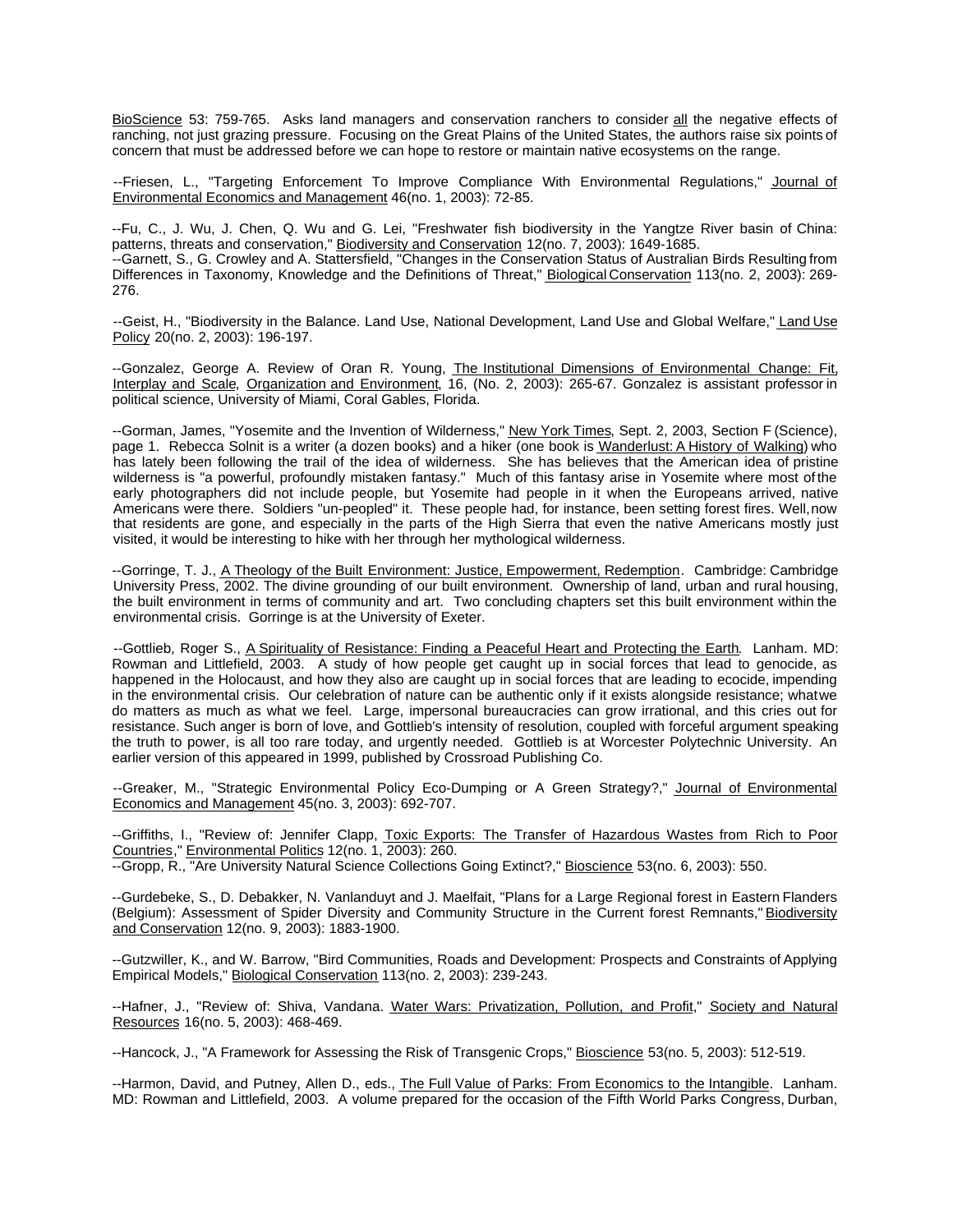South Africa, September 2003. 23 contributors. Sample articles:

-English Anthony J., and Lee, Ellen, "Managing the Intangible"

-Rolston, Holmes, III, "Life and the Nature of Life--in Parks"

-Ewert, Alan, et al, "Therapeutic Values of Parks and Protected Areas"

-Schaaf, Thomas, "Biosphere Reserves: Tangible and Intangible"

-Sarmiento, Fausto O., "Protected Landscapes in the Adean Context: Worshipping the Sacred in Nature and Culture" -Tranel, Michael J., and Hall, Adrienne, "Parks as Battlegrounds: Managing Conflicting Values." And more.

Harmon is executive director of the George Wright Society, a research group advancing the scientific and heritage values of parks. Putney serves as a leader of the Task Force on Non-Material Values of the World Commission on Protected Areas.

--Henke, C., "Review of: Harper, Douglas. Changing Works: Visions of a Lost Agriculture," Society and Natural Resources 16(no. 5, 2003): 463-464.

--Herring, Horace. Review of Philip Conford, The Origins of the Organic Movement, Organization and Environment, 16, (No. 1, 2003): 129-30. Herring is a research fellow at the Energy and Environment Research Group at the Open University, England.

--Hoffman, Andrew J., "Linking Social Systems Analysis to the Industrial Ecology Framework", Organization and Environment, 16, (No. 1, 2003): 66-86. Theoretically, industrial ecology is meant to be a powerful analytical tool that challenges us to look beyond a mechanistic, fragmented view of environmental problems and solutions, thus helping to promote thinking about the holistic industrial system. At present, however, the field tends to focus primarily on technical processes and quantitative, material-orientated analysis, and so this article suggests expanding industrial ecology's models by considering social systems analysis, advocating that industrial ecologists should augment the existing strengths of the discipline by linking their perspectives with those from social science. Hoffman is assistant professor of organizational behavior at the Boston University School of Management.

--Holl, K., E. Crone and C. Schultz, "Landscape Restoration: Moving from Generalities to Methodologies," Bioscience 53(no. 5, 2003): 491-502.

--Holland, Leigh. Review of Maurice J. Cohen and Joseph Murphy (eds.), Exploring Sustainable Consumption: Environmental Policy and the Social Sciences, Organization and Environment, 16, (No. 1, 2003): 122-25. Holland is principal lecturer in the faculty of business and law at De Montfort University, UK.

--Holland, S., and M. Moore, "Cadillac Desert Revisited: Property Rights, Public Policy, and Water-Resource Depletion," Journal of Environmental Economics and Management 46(no. 1, 2003): 131-155.

--Jacobson, M., "Wood Versus Water: Timber Plantations in Semiarid South Africa," Journal of Forestry 101(no. 5, 2003): 31-35.

--Jay, M., M. Morad and A. Bell, "Biosecurity, a Policy Dilemma for New Zealand," Land Use Policy 20(no. 2, 2003): 121-129.

--Jenkins, Willis, "Biodiversity and Salvation: Thomistic Roots for Environmental Ethics", Journal of Religion, July 2003, pp. 401-20.

--Jiang, Y., M. Kang, Q. Gao, L. He, M. Xiong, Z. Jia and Z. Jin, "Impact of Land Use On Plant Biodiversity and Measures for Biodiversity Conservation in the Loess Plateau in China - A Case Study in a Hilly Gully Region of the Northern Loess Plateau," Biodiversity and Conservation 12(no. 10, 2003): 2121-2133.

--Jordan, A., R. Wurzel and A. Zito, "`New' Environmental Policy Instruments: An Evolution or a Revolution in Environmental Policy?," Environmental Politics 12(no. 1, 2003): 201-224.

--Jordan, A., R. Wurzel, A. Zito and L. Bruckner, "Policy Innovation or `Muddling Through'? `New' Environmental Policy Instruments in the United Kingdom," Environmental Politics 12(no. 1, 2003): 179-200.

--Jordan, A., R. Wurzel and A. Zito, "`New' Instruments of Environmental Governance: Patterns and Pathways of Change," Environmental Politics 12(no. 1, 2003): 1-26.

--Kaufman. Gordon D., "The Theological Structure of Christian Faith and the Feasibility of a Global Ecological Ethic," Zygon 38(no. 1, 2003):147-161. Scientific evolutionary/ecological understandings of nature are the basis of realizing that we are in an ecological crisis. Western understandings of God are being re-formulated in these scientific terms. But for a global ethic, Asian religions have typically tried to retain more traditional, prescientific concepts. These will need also to be scientifically re-formulated before we reach a feasible global ethic. Some say that it is presumptuous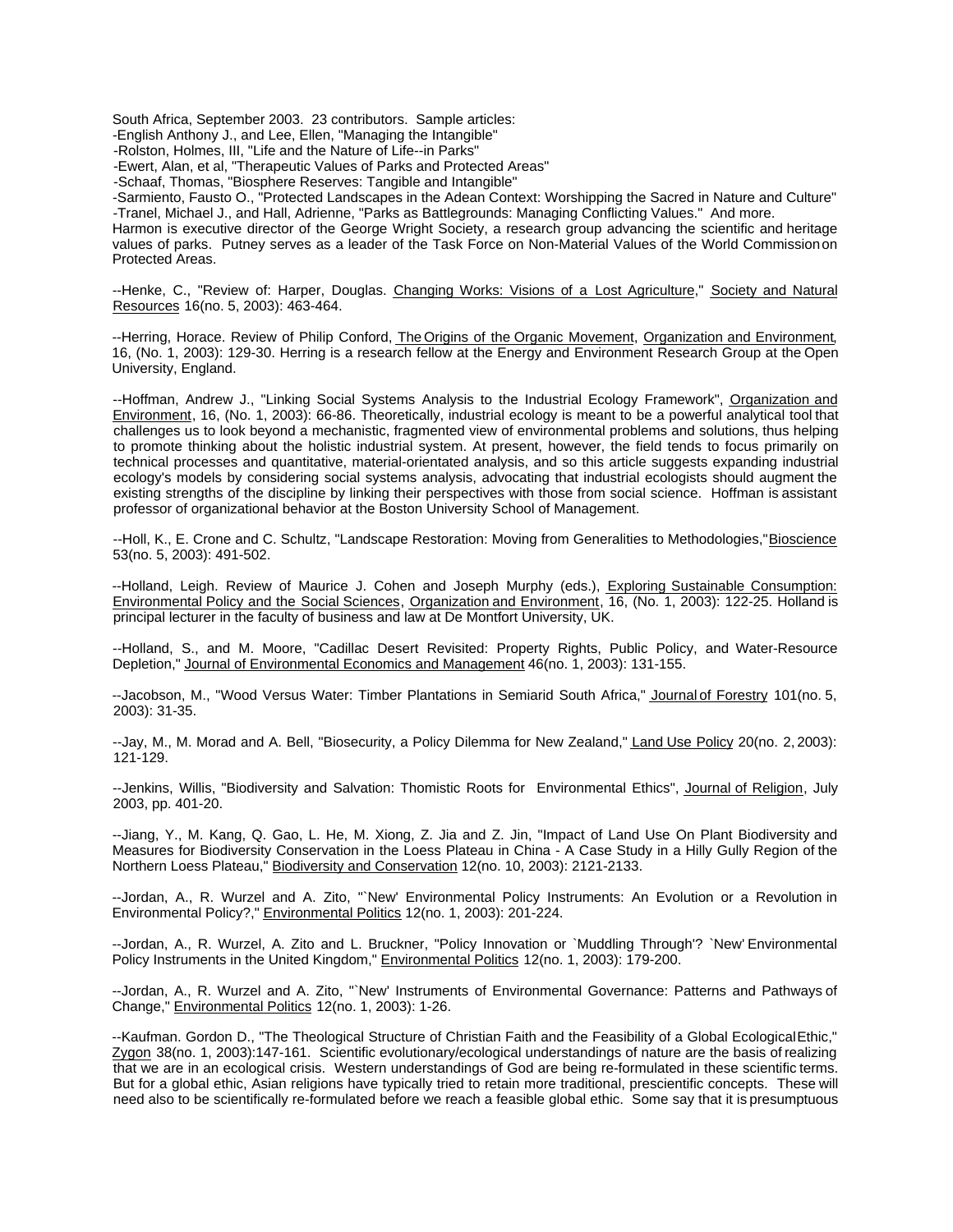for the West to impose their scientific views on the East. But without such transformations in religious traditions East and West, is the development of a truly global ecological ethic possible? Kaufman is emeritus professor of divinity, Harvard University Divinity School.

--Kellert, Stephen R., and Farnham, Timothy J., eds., The Good in Nature and Humanity: Connecting Science, Religion, and Spirituality with the Natural World. Washington, DC: Island Press, 2002. 16 contributors. Part I. Scientific and spiritual perspectives of nature and humanity. Part II. Linking spiritual and scientific perspectives with an environmental ethic. Sample contributions: Calvin B. DeWitt, "Spiritual and Religious Perspectives of Creation and Scientific Understanding of Nature"; Dorion Sagan and Lynn Margulis, "Gaia and the Ethical Abyss: A Natural Ethic Is a G[o]od Thing"; David Peterson, "Hunting for Spirituality: An Oxymoron?"; Wendell Berry, "The Idea of a Local Economy"; and more. From a conference at Yale University in May 2000. Kellert is at Yale University School of Forestry, and Farnham is a doctoral candidate there. Reviewed by R. HaluzaDeLay in Society and Natural Resources 16(no. 7, 2003):663-664.

--Kinnas, Y., "Book Review: Guide To Sustainable Development and Environmental Policy by Natalia Mirovitskaya and William Ascher (Eds.)," Journal of Environment and Development 12(no. 2, 2003): 264-265.

--Korp, M., "Book Review: What's Wrong With Plastic Trees? Artifice and Authenticity in Design. By Martin H. Krieger.," Human Ecology 31(no. 2, 2003): 325-327.

--Krishna, Ravi Srinivas. Review of Susanna Horning Priest, A Grain of Truth: The Media, the Public and Biotechnology, Organization and Environment, 16, (No. 2, 2003): 263-65. Ravi Srinivas Krishna is visiting scholar at the Law School, Indiana University, Bloomington, researching on biodiversity and intellectual property rights.

--Lankard, A., and W. Mclaughlin, "Marketing an Environmental Issue: A Case Study of The Wilderness Society's Core Messages to Promote National forest Conservation from 1964 to 2000," Society and Natural Resources 16(no. 5, 2003): 415-434.

--Lee, K., "Review of: Brian Czech and Paul R. Krausman, The Endangered Species Act: History, Conservation, Biology and Public Policy," Environmental Politics 12(no. 1, 2003): 265-266.

--Lee, M., and R. Hall, "Puppet Show: The EU Is Nothing but a Rubber Stamping Exercise for the Corporations and their Lobby Groups," Ecologist 33 ( 5, 2003): 36-37.

--Lee, N., "Book Review: Confronting Consumption by Thomas Princen, Michael Maniates, and Ken Conca (Eds.)," Journal of Environment and Development 12(no. 2, 2003): 268-271.

--Light, Andrew and Shippen, Ben S. Jr., "Should Environmental Quality be a Publicly Provided Good?", Organization and Environment, 16, (No. 2, 2003): 232-42. Light is an assistant professor of environmental philosophy and the director of the Environmental Conservation Education Program at New York University. Ben S. Shippen Jr. was an assistant professor of economics at Mercer University, Macon, Georgia before becoming a research economist at ERS Group.

--Lin, G., and S. Ho, "China's Land Resources and Land - Use Change: Insights from the 1996 Land Survey," Land Use Policy 20(no. 2, 2003): 87-107.

--Lindquist, A., "Job's Plight Revisited: The Necessity Defense and the Endangered Species Act," Environmental Law 33(no. 2, 2002): 449-482.

--Linneman, J., "Book Review: Managing the Earth (the Linacre Lectures 2001) By James C. Briden and Thomas E. Downing (Eds.)," Journal of Environment and Development 12(no. 2, 2003): 266-267.

--List, Peter C., "The Evolution of Biocentered Ethics in the United States: Implications for Forest Conservation." Proceedings, Society of American Foresters, 2001 National Convention, Denver Colorado. (Bethesda, MD: Society of American Foresters, 2002), pages 223-233.

--Little, J., and M. Leyshon, "Embodied Rural Geographies: Developing Research Agendas," Progress in Human Geography 27(no. 3, 2003): 257-272.

--Luccarelli, Mark. Review of Adam Rome, The Bulldozer in the Countryside: Suburban Sprawl and the Rise of Environmentalism, Organization and Environment, 16, (No. 1, 2003): 126-28. Luccarelli earned a doctorate at University of Iowa and now teaches American Studies at University of Oslo, Norway.

--Male, T., "Potential Impact of West Nile Virus On American Avifaunas," Conservation Biology 17(no. 3, 2003): 928-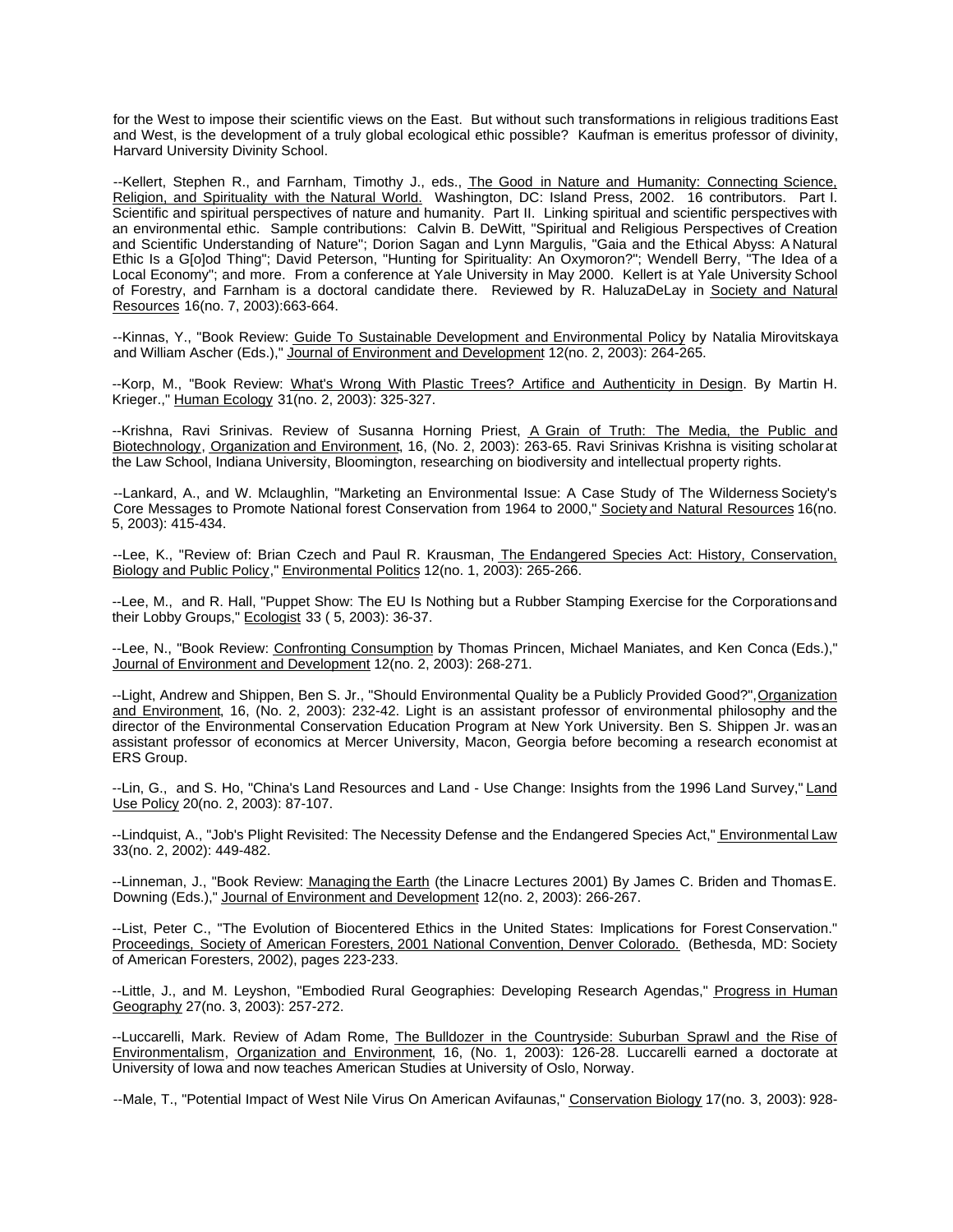--Marquette University, Interdisciplinary Minor in Environmental Ethics, Generating and Using Electricity in the United States." A report prepared by students in the first capstone seminar for the Interdisciplinary Minor in Environmental Ethics. Accessible through: <http://www.inee.mu.edu/Capstone%202003/Proposal.htm> An ambitious project that spanned the 2003 Spring semester, ten students identified the religious and philosophical foundations for approaching electricity use and generation from an ethical perspective (appropriated from Jesuit spirituality, Aldo Leopold, and the Roman Catholic principle of subsidiarity), researched relevant topics on use and generation by renewable and non-renewable sources, produced seventeen reports, and concluded to ninety-two recommendations through an iterative, consensus process.

Affirmation of their efforts by US Senator Russ Feingold's environment aide, Mary Frances Repko, proved to be a highlight of the capstone experience. She flew to Milwaukee while in the process of participating in the mark-up of the Senate's energy bill and engaged them in an in-depth discussion on their recommendations. When pressed for at least one to include in the bill, the students opted for an awareness alert on electricity bills that quantified environmental effects from the amount of electricity used. Jame Schaefer was the advisor.

--Mather, A., "Managing Scotland's Environment," Land Use Policy 20(no. 2, 2003): 198.

--Meisels, T., "Liberal Nationalism and Territorial Rights," Journal of Applied Philosophy 20(no. 1, 2003): 31-44.

--Meyer, John M. Review of Peter Hay, A Companion to Environmental Thought, Organization and Environment, 16, (No. 1, 2003): 121-22. Meyer is assistant professor in government and politics at Humboldt State University, Arcata, California.

--Michaelowa, A., "Review of: Urs Luterbacher and Detlev Sprinz (Eds.), International Relations and Global Climate Change," Environmental Politics 12(no. 1, 2003): 259.

--Miller, Alan, Gaia Connections: An Introduction to Ecology, Ecoethics, and Economics. Lanham, MD: Roman and Littlefield, 2003.

--Eaton, Heather, and Lorentzen, Lois Ann, Ecofeminism and Globalization: Exploring Culture, Context, and Religion. Lanham, MD: Roman and Littlefield, 2003. Ecofeminism in the context of the social, political and ecological consequences of globalization.

--Mohai, P., "Dispelling Old Myths: African American Concern for the Environment," Environment 45(no. 5, 2003): 10- 27.

--Morenosaiz, J., F. Lozano and H. Ollero, "Recent Progress in Conservation of Threatened Spanish Vascular Flora: A Critical Review," Biological Conservation 113(no. 3, 2003): 419-431.

--Nash, S., "The Phantom Forest: Research On Gene-Altered Trees Leaps Ahead, Into a Regulatory Limbo," Bioscience 53(no. 5, 2003): 462-467.

--Newell, P., "Review of: David Korten, When Corporations Rule the World," Environmental Politics 12(no. 1, 2003): 253.

--Newell, R., and W. Pizer, "Discounting the Distant Future: How Much Do Uncertain Rates Increase Valuations?," Journal of Environmental Economics and Management 46(no. 1, 2003): 52-71.

--O'Neill, C., "Risk Avoidance, Cultural Discrimination, and Environmental Justice for Indigenous Peoples," Ecology Law Quarterly 30(no. 1, 2003): 1-58.

--Oliver, C., "Sustainable Forestry: What Is It? How Do We Achieve It?," Journal of Forestry 101(no. 5, 2003): 8-17. --Orton, David, "Deep Ecology Perspectives," Synthesis/Regeneration, no. 32, Fall 2003. The importance of deep ecology, and some of its contradictions. Available online at: http://www.greens.org/s-r/index.html

--Pacala, S. W., et al., "False Alarm over Environmental False Alarms," Science 301(28 August 2003):1187-1188. In face of uncertainty, many, even most of the environmental alarms may be false, or overestimated. But many of the alarms will be correct, often underestimated; and resulting mitigation, if it takes place, will bring considerable benefits. Critics have been saying that we have too many false alarms. But, these authors conclude, "The balance of the evidence indicates that we are receiving substantial benefits from our response to environmental alarms. These benefits range from aesthetic (such as our joy at the bald eagle's recovery) to the savings of millions of lives (for example, regulation of air and water pollutants). Still, the critical quality determining whether there are too many false environmental alarms is the marginal benefit of the alarms." On balance, they find that "given the potential to

930.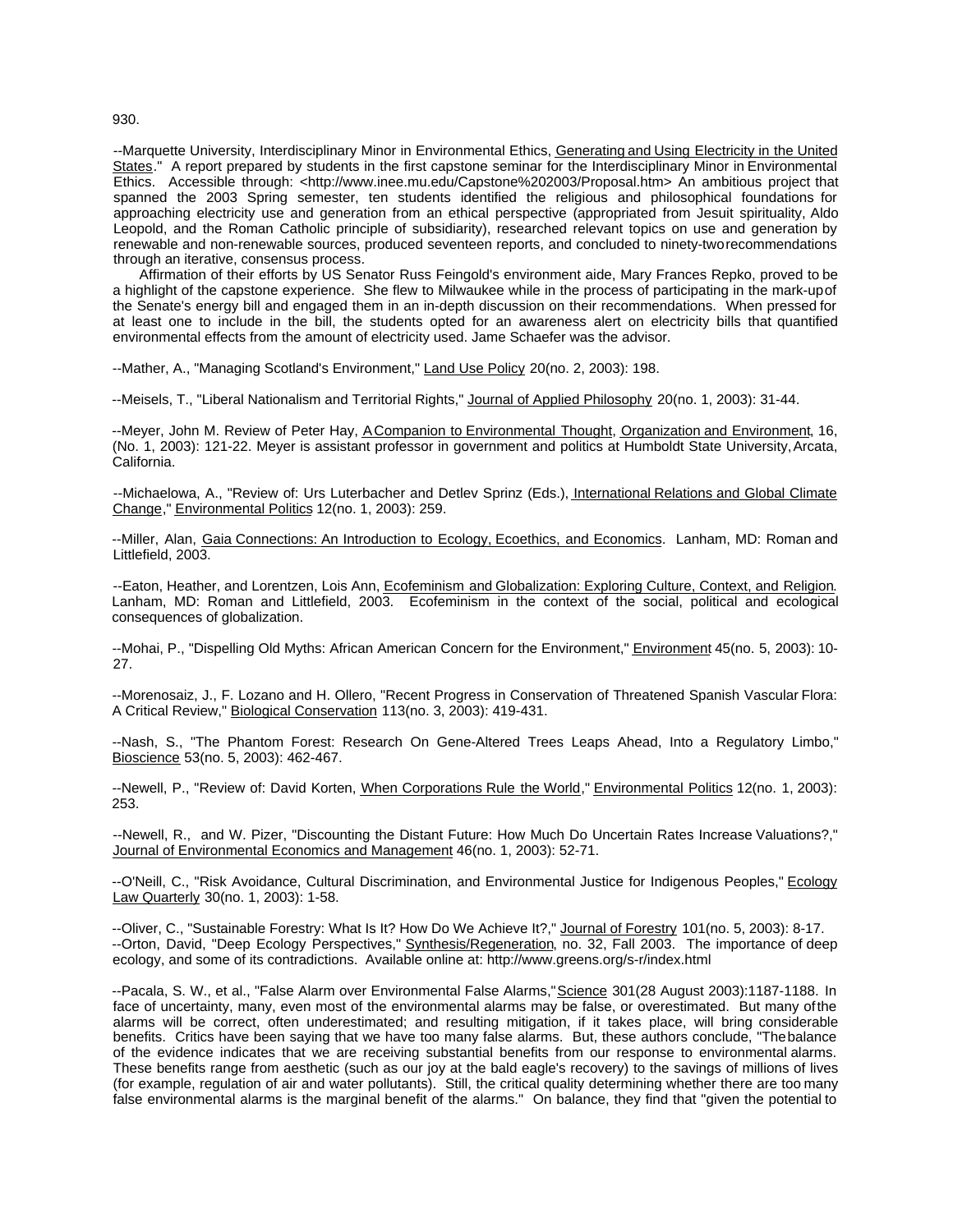save millions of lives, this is no time to turn down the sensitivity of our environmental alarms." Pacala is in ecology and evolutionary biology, Princeton University.

--Papadakis, E., and R. Grant, "The Politics Of `Light-Handed Regulation': `New' Environmental Policy Instruments In Australia," Environmental Politics 12(no. 1, 2003): 27-50.

--Parejko, K., "Pliny the Elder's Silphium: First Recorded Species Extinction," Conservation Biology 17(no. 3, 2003): 925-927.

--Pearl, Mary C. and Newman, Scott, "Taking Responsibility for a New Disease," San Francisco Chronicle, May 7,2003, p. A23. New human diseases often come from pathogens in animals, of which SARS may well be an example, seeming to have come from wild animals sold in Chinese markets. But these diseases have often been triggered in epidemic proportions because of human-caused disruptions on landscapes which stress the animals, and they spread because of human crowding on these landscapes and in cities. "By altering the normal balance between viruses, bacteria, and wildlife, we force infectious agents to evolve and adapt to new environmental conditions." Mary Pearl is a primatologist and president of Wold Life Trust.

--Perelman, Michael. "Myths of the Market: Economics and the Environment", Organization and Environment, 16, (No. 2, 2003): 168-226. Adam Smith's farmworker paradox reflects the fact that those who do the most essential work in society earn the least, just as his diamonds and water paradox revolves around the low valuation that markets place on essential resources. This article explores the perverse economic logic that leaves markets to run roughshod over both humanity and nature, and examines how economists have either attempted to get to grips with, or more commonly, tried to avoid or justify this phenomenon. Perelman is in economics at California State University, Chico.

--Popke, E., "Poststructuralist Ethics: Subjectivity, Responsibility and the Space of Community," Progress in Human Geography 27(no. 3, 2003): 298-316.

--Priddel, D., N. Carlile, M. Humphrey, S. Fellenberg and D. Hiscox, "Rediscovery of the `extinct' Lord Howe Island stick-insect (Dryococelus australis (Montrouzier)) (Phasmatodea) and recommendations for its conservation," Biodiversity and Conservation 12(no. 7, 2003): 1391-1403.

--Pugh, J., "New Climate-Change Data Place Policymakers in the Hot Seat," Bioscience 53(no. 6, 2003): 542-543.

--Robbins, Elaine, "How Did the Grizzly Cross the Road?" Sierra, July/August 2003, pp. 52-56. A growing network of bridges, underpasses, and fencing is helping animals safely traverse millions of miles of asphalt. Animal crossings are working in Florida (along the famous Alligator Alley), Massachusetts, Montana, Washington, and other states, as well as in Canada (especially the Trans-Canada Highway). Over the last three decades roadkill has overtaken hunting as the number one human-induced cause of direct death to wild animals on land. An estimated one million vertebrates perish on our roads each day.

--Robbins, P., "Beyond Ground Truth GIS and the Environmental Knowledge of Herders, Professional Foresters, and Other Traditional Communities," Human Ecology 31(no. 2, 2003): 233-253.

--Robbins, P., and T. Birkenholtz, "Turfgrass Revolution: Measuring the Expansion of the American Lawn," Land Use Policy 20(no. 2, 2003): 334-352.

--Roberts, G., "Review of: Ferdinand Muller-Rommel and Thomas Poguntke (Eds.), Green Parties in National Governments," Environmental Politics 12(no. 1, 2003): 262.

--Rodrigues, M., "Privatization and Socioenvironmental Conditions in Brazil's Amazonia: Political Challenges to Neoliberal Principles," Journal of Environment and Development 1(no. 2, 2003): 205-238.

--Sairinen, R., "The Politics of Regulatory Reform: `New' Environmental Policy Instruments in Finland," Environmental Politics 12(no. 1, 2003): 73-92.

--Schaefer, Jame. "Grateful Cooperation: Cistercian Inspiration for Ecological Ethics," Cistercian Studies Quarterly 37.2 (2002): 187-203. A 12th century text that describes the site and surroundings of the Cistercian Abbey at Clairvaux conveys the observer's appreciation, respect and gratitude for the cooperative interactivity of the monks, other biota, and abiota that constitute the area. Parallel thinking can be found in contemporary philosophical discourse in which the human is considered a highly specialized, integral and responsible actor within the ecological system. When the human-in-ecosystem approach proceeds from deep faith in God, who empowers the emergence and interactivity of ecosystem interactors, the ethics of grateful cooperation inspired by the medieval text can guide humans to seek the health and well-being of their shared system as a way of cooperating with God.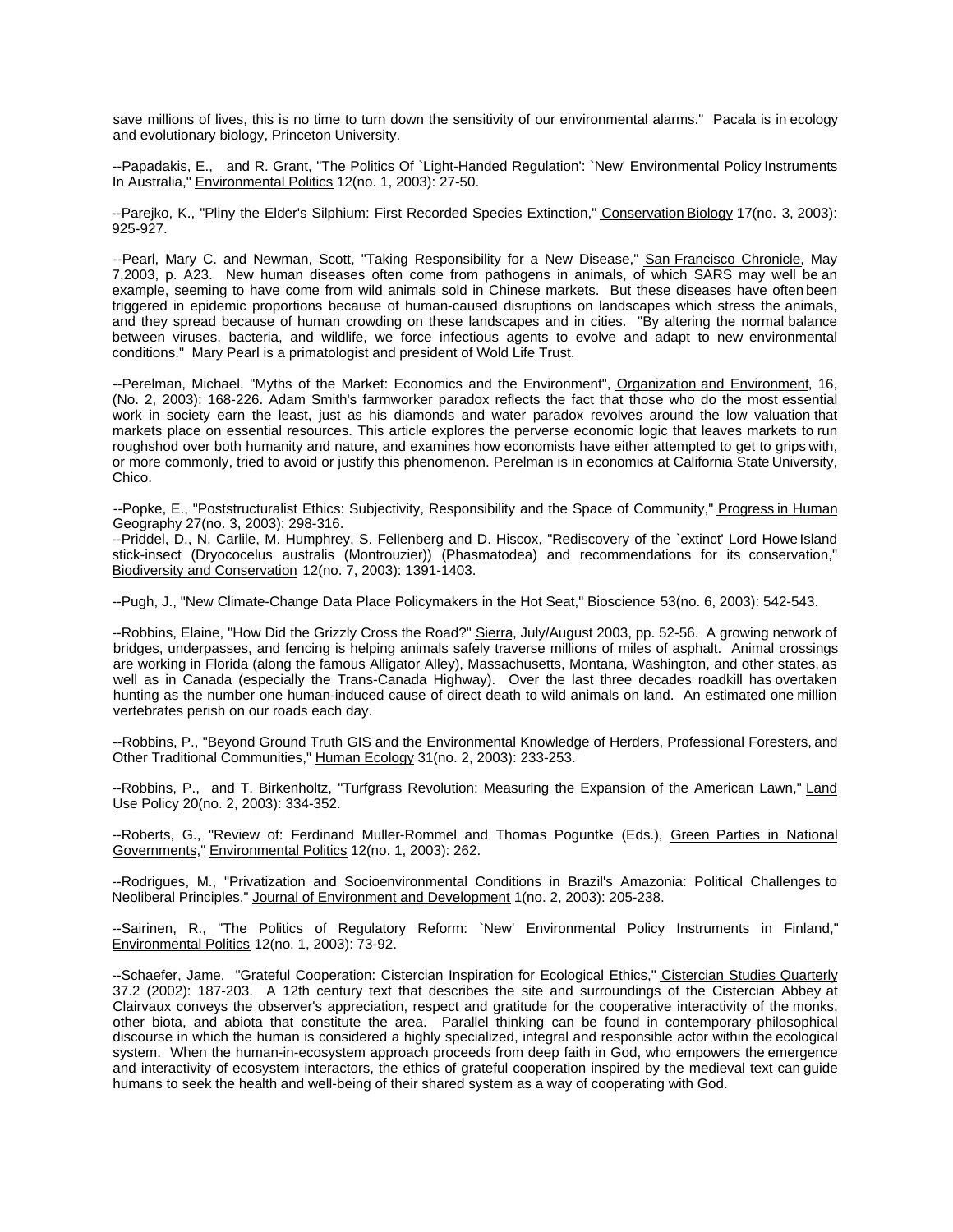--Schaefer, Jame. "The Virtuous Cooperator: Modeling the Human in an Ecologically Endangered Age," Worldviews: Environment, Culture, Religion 7.1-2 (2003): 171-195. Modeling the human in an age of ecological degradation requires at least four criteria for people who profess a religious faith. The model should be (1) rooted in religious faith tradition, (2) consistent with broad scientific findings, (3) positively relational to other beings and physical systems, and (4) descriptive about the kind of behavior that is needed. Among the works of Thomas Aquinas are various notions about the cooperation of creatures and God and teachings about the chief moral virtues of prudence, temperance, justice and fortitude that provide a starting point for developing a model of the human as a virtuous cooperator. When informed by broad contemporary scientific findings, the virtuous cooperator meets the criteria for modeling the human during our time by offering a realistic way of thinking about our species in relation to the morethan-human others that constitute our planet, a framework for acting responsibly, and the teleological motivation for making this behavior habitual.

--Schatzki, T., "Options, Uncertainty and Sunk Costs," Journal of Environmental Economics and Management 46(no. 1, 2003): 86-105.

--Scott, Peter, A Political Theology of Nature. Cambridge: Cambridge University Press, 2003. A Christian response to the environmental crisis, arguing that present day environmental problems can only be decisively addressed within a theological world view. A theological rationale for an ecological democracy. Scott is at the University of Gloucestershire, Cheltenham, UK.

--Sedjo, Roger, "The Ethics of Wood Consumption," Proceedings, Society of American Foresters, 2001 National Convention, Denver Colorado. (Bethesda, MD: Society of American Foresters, 2002), pages 242-246. "There is little evidence that current or likely future global consumption of industrial wood is excessive."

--Shanley, P., and L. Luz, "The Impacts of forest Degradation On Medicinal Plant Use and Implications for Health Care in Eastern Amazonia," Bioscience 53(no. 6, 2003).

--Sheppard, James W. "Overcoming Obstacles to Sustainability: Can Liberal Democracy Help?", Organization and Environment, 16, (No. 2, 2003): 248-54. An extended book review essay on John Barry and Marcel Wissenburg's edited essay compilation Sustaining Liberal Democracy: Ecological Challenges and Opportunities. Sheppard is assistant professor in philosophy at the University of Missouri-Kansas City, specialising in environmental ethics and policy, urban theory and pragmatism, as well as being a member of the University of Missouri-Kansas City's Centre for the City Urban Taskforce.

--Shiell, L., "Equity and Efficiency in International Markets for Pollution Permits," Journal of Environmental Economics and Management 46(no. 1, 2003): 38-51.

--Simms, A., "Think Small: As an Alternative to Ever Increased Globalisation." The case for a return to localisation," Ecologist 33(no. 5, 2003): 58-59.

--Skogen, K., "Adapting Adaptive Management to a Cultural Understanding of Land Use Conflicts," Society and Natural Resources 16(no. 5, 2003): 435-450.

--Smith, A., "Review of: Clark A. Miller and Paul N. Edwards (Eds.), Changing The Atmosphere: Expert Knowledge and Environmental Governance," Environmental Politics 12(no. 1, 2003): 257-258.

--Smith, P., B. Chhetri and B. Regmi, "Meeting the Needs of Nepal's Poor: Creating Local Criteria and Indicators of Community Forestry," Journal of Forestry 101(no. 5, 2003): 24-30.

--Stephens, Piers H.G. Review of Wayne Ouderkirk and Jim Hill (eds.), Land, Value, Community: Callicott and Environmental Philosophy, Organization and Environment, 16, (No. 2, 2003): 255-58. Stephens teaches philosophy at the University of Liverpool and University of Manchester, and is honorary research fellow at the School of Politics, International Relations and the Environment, University of Keele, UK.

--Stem, C., J. Lassoie, D. Lee, D. Deshler and J. Schelhas, "Community Participation in Ecotourism Benefits: The Link to Conservation Practices and Perspectives," Society and Natural Resources 16(no. 5, 2003): 387-414.

--Szarka, J., "The Politics of Bounded Innovation: `New' Environmental Policy Instruments in France," Environmental Politics 12(no. 1, 2003): 93-114.

--Tanaka, M., "Bridging The Gap Between Northern NGOs and Southern Sovereigns in the Trade-Environment Debate: The Pursuit of Democratic Dispute Settlements in the WTO Under the Rio Principles," Ecology Law Quarterly 30(no. 1, 2003): 113-222.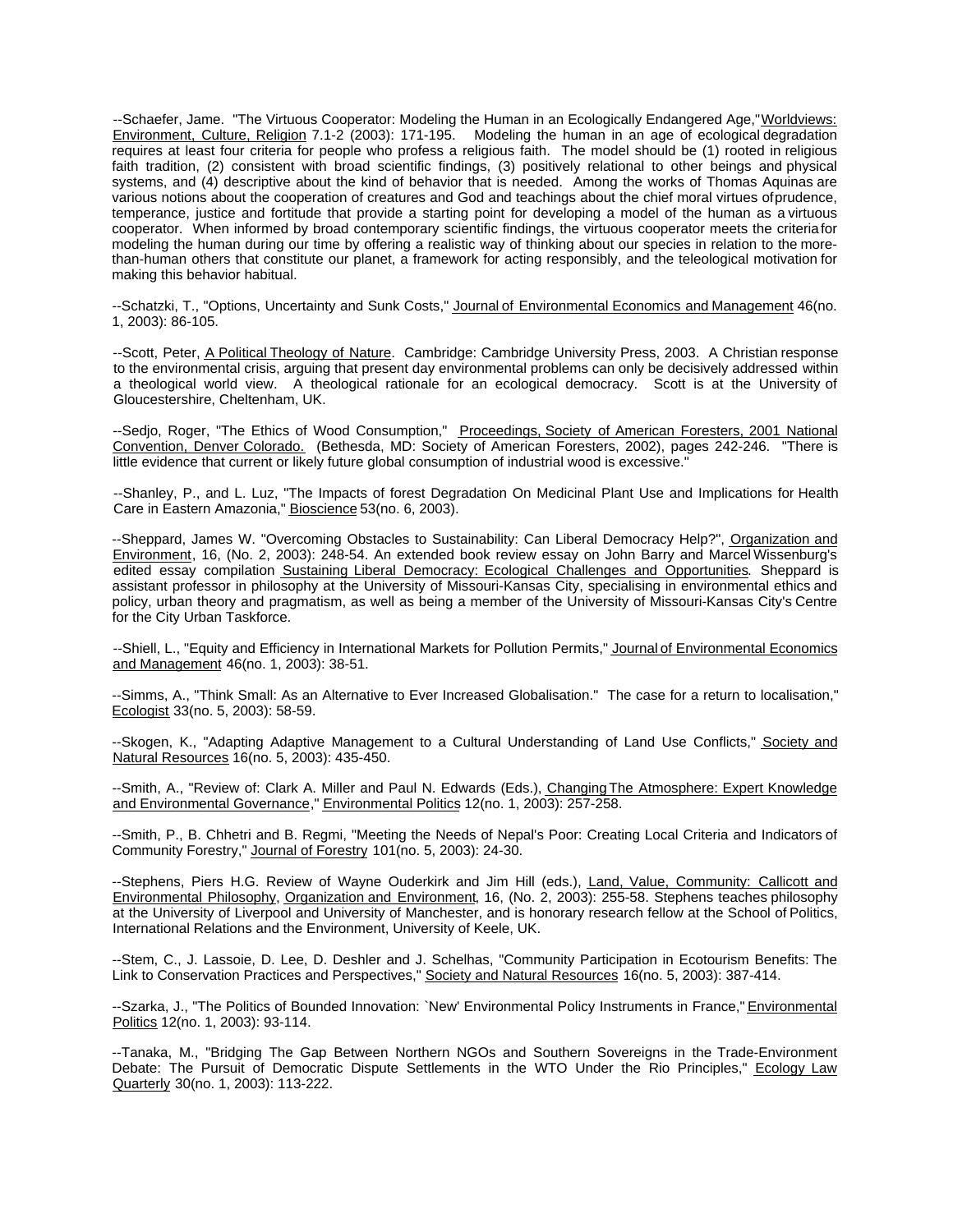--Taylor, G., and B. Flynn, "It's Green, but is it of a Light Enough Hue? Past Performance, Present Success and the Future of the Irish Greens," Environmental Politics 12(no. 1, 2003): 225-232.

--Teichman, J., "Review of: Mary Warnock, Making Babies: Is There a Right to Have Children?," Journal of Applied Philosophy 20(no. 1, 2003): 113-114.

--Thompson, C., B. Thompson and M. Burgman, "Risks From Competitively Inferior Immigrant Populations: Implications of Mass Effects for Species Conservation," Conservation Biology 17(no. 3, 2003): 901-905.

--Turner, R., and N. Rabalais, "Linking Landscape and Water Quality in the Mississippi River Basin for 200 Years," Bioscience 53(no. 6, 2003): 563-572.

--Valentine, G., "Geography and Ethics: in Pursuit of Social Justice - Ethics and Emotions in Geographies of Health and Disability Research," Progress in Human Geography 27(no. 3, 2003): 375-380. --Vangemerden, B., G. Shu and H. Olff, "Recovery of Conservation Values in Central African Rain forest After Logging and Shifting Cultivation," Biodiversity and Conservation 12(no. 8, 2003): 1553-1570.

--Vasan, S., "Book Review: In the Time of Trees and Sorrows: Nature, Power, and Memory in Rajasthan, By Ann Grodzins Gold and Bhoju Ram Gujar.," Human Ecology 31(no. 2, 2003): 322-325.

--Vossler, C., and J. Kerkvliet, "A Criterion Validity Test of the Contingent Valuation Method: Comparing Hypothetical and Actual Voting Behavior for a Public Referendum," Journal of Environmental Economics and Management 45(no. 3, 2003): 631-649.

--Wall, D., "Review of: Joel Kovel, The Enemy of Nature," Environmental Politics 12(no. 1, 2003): 254.

--Ward, N., "Review of: Hans Michelmann, James Rude, Jack Stable and G. Storey (Eds.), Globalization and Agricultural Trade Policy," Environmental Politics 12(no. 1, 2003): 256.

--Warner, Daniel M., "No Place of Grace: Recognizing Damages for the Loss of Home-Place," 8/2 Wisconsin Environmental Law Journal 3 (Spring 2002). A significant cause of the present disastrous state of the environment is our culture's refusal to recognize the value of place. In this paper it is argued that the loss or taking of one's homeplace by another is the disruption of a sustaining and nurturing relationship--that homesickness is real. The law recognizes that compensation for loss of consortium, for the loss of the "intangible elements of a marriage relationship" is appropriate--such a loss is a kind of emotional distress. Similarly, damages should be awarded in case of the loss of one's home-place, and those damages should not be limited to the market-value of the place.

--Weibull, A., O. Ostman and A. Granqvist, "Species richness in agroecosystems: the effect of landscape, habitat and farm management," Biodiversity and Conservation 12(no. 7, 2003): 1335-1355.

--Welcomer, Stephanie A. "Human Interests and the Forested Land", Organization and Environment, 16, (No. 1, 2003): 113-20. An extended book review essay on Richard W. Behan's Plundered Promise: Capitalism, Politics, and the Fate of the Federal Lands and Neil Rolde's The Interrupted Forest: A History of Maine's Wildlands. Welcomer is an assistant professor of management at University of Maine Business School.

--White, Damien Finbar. "Hierarchy, Domination, Nature: Considering Bookchin's Critical Social Theory", Organization and Environment, 16, (No. 1, 2003): 34-65. The work of Murray Bookchin stands as one of the most ambitious attempts in recent times to produce a post-Marxist critical social theory that places ecological concerns at its core, and this article argues that this richly elaborated theory has highlighted the distinct limitations of "high modernist" formulations of historical materialism and liberalism. However, it is also maintained that Bookchin's "organic society" thesis and his theorising about social hierarchy, social domination, and the domination of nature ultimately suffer from significant theoretical and empirical inconsistencies. Bringing Bookchin's more valuable insights into dialogue with the recent interface between "historical-geographical materialism" and poststructuralism, a dynamic, discontinuous view of eco-social relations is recommended that recognises that human societies are always involved in the production, reproduction and enframing of disruptive, active and generative natures. How forms of social domination relate to these processes is viewed as complex, contingent, and spatially and historically varied. White is a lecturer in sociology at Goldsmiths College, University of London.

--Whiteside, K., "The French Elections of 2002: Green Blues," Environmental Politics 12(no. 1, 2003): 241-245.

--Whitney, H., "Cities and Superfund: Encouraging Brownfield Redevelopment," Ecology Law Quarterly 30(no. 1, 2003): 59-112.

--Wurzel, R., A. Jordan, A. Zito and L. Bruckner, "From High Regulatory State to Social and Ecological Market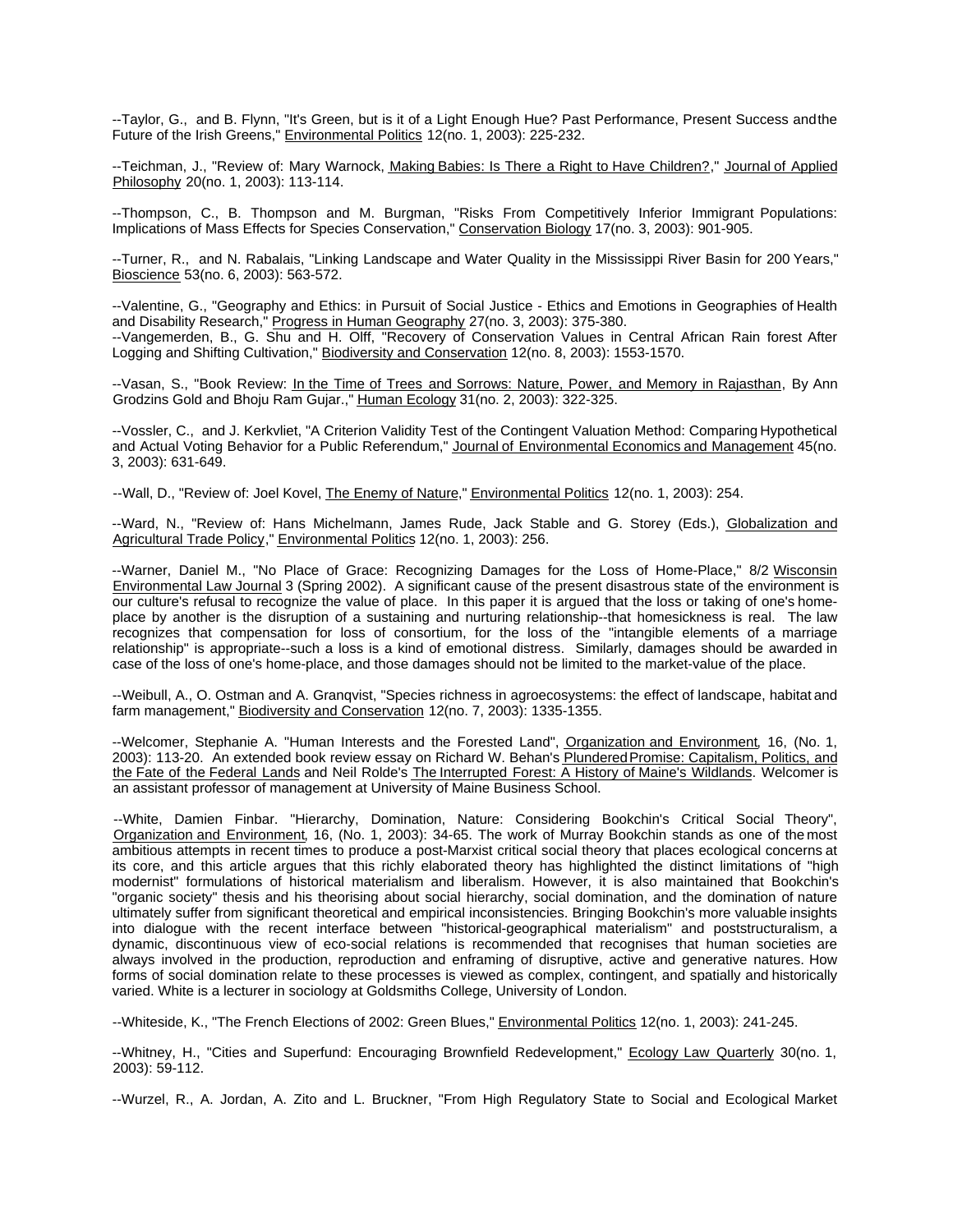Economy? `New' Environmental Policy Instruments in Germany," Environmental Politics 12(no. 1, 2003): 115-136.

--Wurzel, R., L. Bruckner, A. Jordan and A. Zito, "Struggling to Leave Behind a Highly Regulatory Past? `New' Environmental Policy Instruments in Austria," Environmental Politics 12(no. 1, 2003): 51-72.

--Zaner, Richard M., "Finesssing Nature," Philosophy and Public Policy Quarterly 23 (no. 2, 2003):14-19. "We need to consider carefully the ethical implications of substituting technology and genetically innovative means to assist human reproduction--that is, of `finessing' nature." Zaner is emeritus from medical ethics, Vanderbilt University School of Medicine.

--Zito, A., L. Bruckner, A. Jordan and R. Wurzel, "Instrument Innovation in an Environmental Lead State: `New' Environmental Policy Instruments in the Netherlands," Environmental Politics 12(no. 1, 2003): 157-178.

#### **NEWS**

**Garrett Hardin,** a pioneer in the field of population's effect on Earth, died in mid-September along with his wife in an apparent double suicide. Hardin was a professor emeritus at UC/Santa Barbara whose groundbreaking 1968 essay "The Tragedy of the Commons" put forth the notion that human misery would increase greatly without the recognition that livable space on Earth is finite. Hardin was 88 and his wife was 81. Sharon Clausen, a daughter, said they were in poor health, her father being frail and suffering from a heart condition while her mother had a form of amyotrophic lateral sclerosis, also known as Lou Gehrig's disease. "They were both members of the Hemlock Society (End-of-Life Choices) and felt very strongly that they wanted to choose their own time to die," said Ms. Clausen. Hardin didn't let politics get in the way of his beliefs. He was vilified by the left for calls to limit immigration while his abortion rights views brought criticism from the Republican Party, of which he was a lifelong member. He and his wife were longtime supporters of Planned Parenthood, and in 1973 helped operate an "underground railroad" in which 200 local women went to Mexico seeking abortions. (Santa Barbara News-Press, 9/18/03)

**James Rachels**, a philosopher and medical ethicist who wrote influential works on euthanasia, arguing that the legal distinction between killing and passively allowing a patient's death had no rational basis, has died at the age of 62. The cause was cancer, said his son Stuart. In 1975, Rachels' most widely debated article, "Active and Passive Euthanasia," was published in the New England Journal of Medicine. Euthanasia then was generally condemned and terminally ill patients rarely refused medical treatment. Rachels, who spent much of his career as a philosophy professor at the University of Alabama at Birmingham, broke ground by arguing that actively killing a patient with a terminal illness was no worse morally than letting the person die by doing nothing. "He argued that if you buy the idea of turning off a respirator, then you should accept active euthanasia," Hugh LaFollette said. "But in that climate it was completely radical. It was the first essay in the philosophical community that openly advocated active euthanasia." In 1991, in Created From Animals: The Moral Implications of Darwinism, Dr. Rachels argued that animals should not be treated inhumanely in experiments simply because they were less intelligent than humans. He wrote 5 books and 85 essays. His 1971 textbook, Moral Problems, sold 100,000 copies over three editions and was a staple of many college philosophy courses. (New York Times, 9/9/03)

**Monsanto Bullying Tiny Dairy Over Growth Hormones.** In a move of Goliath-attacking-David proportions, Monsanto, the multi-national agrichemical company, is suing a small, family-owned milk producer in Maine because they advertise that their farmers pledge not to use artificial growth hormones (also known as rBST) on the cows that produce their milk. In response to consumer demand for dairy products produced by cows free of rBST, Oakhurst Dairy pays its suppliers a price premium not to use artificial growth hormones on their cows and advertises this viaa "Farmer's Pledge" emblem on their products. The dairy makes no health claim about the Farmer's Pledge, but Monsanto claims that even a factual assertion misleads consumers. Although approved for use in the U.S. by the FDA, artificial growth hormones are already banned in the European Union and Canada, and Monsanto clearly fears that even informing consumers of their use will damage its sales. Lawsuits such as these are shameless attempts to use the financial clout of a multi-billion-dollar monopolist to intimidate a tiny -owned business. Consumers want the information being provided to them, and Monsanto should get out of the way. (Act For Change Activism update, August 19 '03)

"There will always be pigeons in books and in museums, but these are effigies and images, dead to all hardships and to all delights. Book-pigeons cannot dive out of a cloud to make the deer run for cover, or clap their wings in thunderous applause of mast-laden woods. Book-pigeons cannot breakfast on new-mown wheat n Minnesota, and dine on blueberries in Canada. They know no urge of seasons; they feel no kiss of sun, no lash of wind and weather."

#### **THE BUSH RECORD**

–Aldo Leopold, "On a Monument to the Pigeon"

A small sample of Bush Administration anti-environmental actions during the first two thirds of 2003. For the full,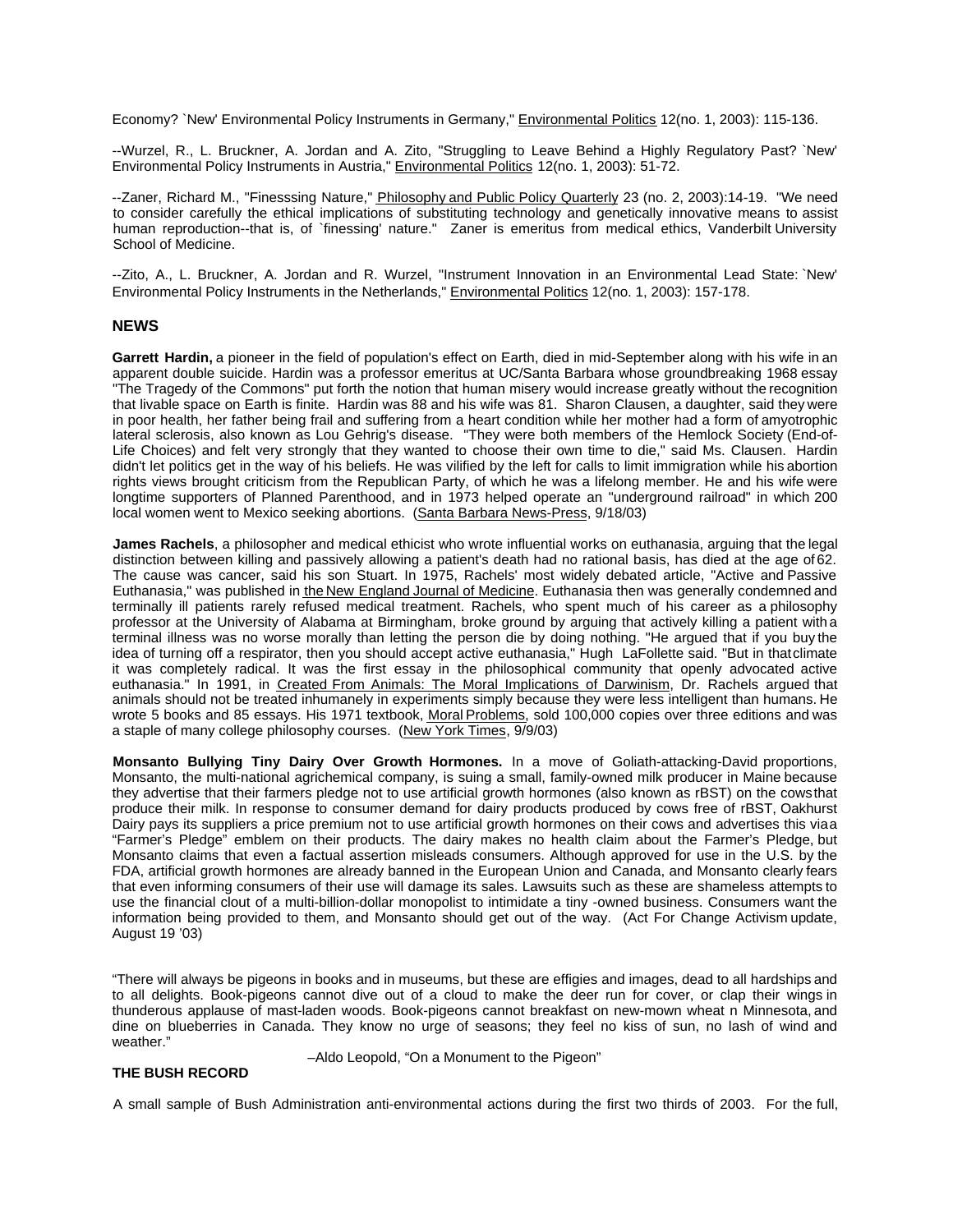sorry record, go to the website of the Natural Resources Defense Council (www.nrdc.org) and click on "The Bush Record."

*August*

Bush taps anti-environmentalist Utah Governor Leavitt to head EPA (08/11/03)

*July*

EPA reconsidering proposal to weaken Clean Air Act rule (07/25/03)

Bush climate plan all study, no action (07/24/03)

Bush pushing to privatize 25% of positions in the National Park Service (07/15/03)

*June*

Bush administration calls for more gas drilling on public lands (06/24/03)

Bush administration undermines critical habitat designations under the Endangered Species Act (06/18/03)

Bush administration moves to roll back the USFS Roadless Rule (06/09/03)

*May*

White House buries mountaintop mining regulation (05/30/03)

White House forest-fire plan axes environmental protections (05/30/03)

Interior giving up on endangered species protection: "no new listings needed" says Interior Secy Norton (05/29/03)

EPA proposes easing, delaying smog control rules (05/14/03)

*April*

EPA reports record drop in fuel economy (04/30/03)

BLM approves Powder River Basin (WY) energy development (04/30/03)

White House bans EPA from discussing perchlorate pollution (04/28/03)

White House unveils its pro-industry chemical security bill (04/24/03 BLM to relax permitting process for oil and gas development (04/14/03)

U.S. Fish and Wildlife Service signs off on plan to reopen Imperial Dunes to off-road vehicles (04/10/03)

Interior Department paves way for new roads on 6 million acres of federal lands in Utah (04/09/03)

Bush administration attacks World Heritage status of Yellowstone National Park (04/07/03)

Bush administration begins diverting water from Klamath River -- where salmon kill occurred-- to farmers (04/03/03)

*March*

National Park Service officially adopts plan to increase snowmobile use in Yellowstone National Park (03/25/03)

Bush administration proposes stripping protections for endangered wolves throughout much of the U.S. (03/18/03)

Defense Department seeking exemptions from environmental laws (03/06/03)

*February*

Bush administration rejects wilderness protection in Alaska's Tongass (02/28/03)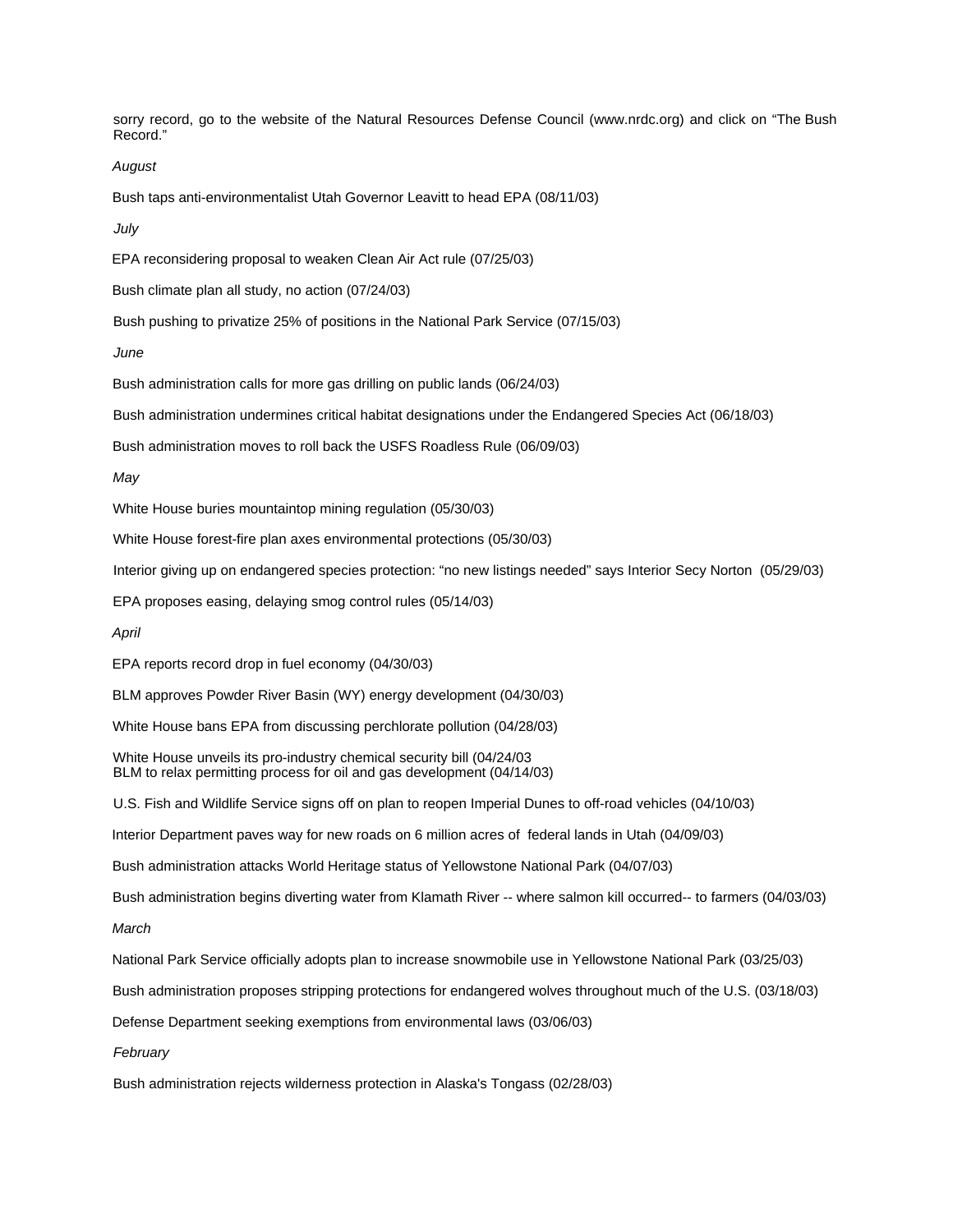EPA delays report on mercury risk for children (02/20/03)

National Park Service overturns ban on snowmobiles in national parks (02/20/03)

White House gets industry support for voluntary pollution cuts (02/12/03)

EPA plans to relax toxic air pollution standards (02/11/03)

OMB pushes for industry-skewed cost-benefit analysis (02/04/03)

#### *January*

GAO faults EPA oversight on factory farms (01/31/03)

Bush administration planning to remove federal protection for America's wetlands and small waterways (01/10/03)

Bush administration pushing to lift grizzly bear protection under the ESA (01/05/03)

#### **ISEE OFFICERS**

**President: Dale Jamieson.** Carleton College, One North College Street, Northfield, MN 55057. E-mail: djamieso@carleton.edu.

**Vice-President: Clare Palmer**. Department of Philosophy, Lancaster University. C.Palmer@lancaster.ac.uk.

**Secretary: Paul Thompson.** Department of Philosophy, 503 South Kedzie Hall, Michigan State University, East Lansing, MI 48824-1022. Email: thomp649@pilot.msu.edu.

**Treasurer: Lisa Newton**. Director, Program in Environmental Studies, Fairfield University, Fairfield, Connecticut 06824. Phone: 1-203-254-4128. E-mail: lhnewton@fair1.fairfield.edu.

#### **ISEE REGIONAL REPRESENTATIVES**

**Africa: Johan P. Hattingh,** Department of Philosophy, University of Stellenbosch, 7600 Stellenbosch, South Africa. Hattingh heads the Unit for Environmental Ethics at Stellenbosch. Phone: 27 (country code) 21 (city code) 808-2058 (office), 808-2418 (secretary); 887-9025 (home); Fax: 886-4343. Email: jph2@akad.sun.ac.za.

**Australia and New Zealand: William Grey,** Room E338, Department of Philosophy, University of Queensland, 4067, Queensland 4072 AUSTRALIA. Email: wgrey@mailbox.uq.edu.au>

**China: Yu Mouchang,** Institute of Philosophy, Chinese Academy of Social Sciences, Beijing, 100732, China. **Yang Tongjin**, Institute of Philosophy, Chinese Academy of Social Sciences, Beijin,100732, China. yangtong12@sina.com.

**Taiwan: Edgar Lin,** Biology Department, Tunghai University, Taichung, Taiwan 40704. Email: edgarlin@ms5.hinet.net. Phones: 886-4-3595622 office; 886-4-3590991 home. Fax: 886-4-3595953.

**Eastern Europe: Jan Wawrzyniak.** Department of Philosophy, Adam Mickiewicz University of Poznan, Poland. University address: Prof. Jan Wawrzyniak, Institut Filozofii, Adam Mickiewicz University, 60-569 Poznan, Szamarzewskiego 91c POLAND. Phone: +48 / 61 / 841-72-75; Fax: +48 / 61 / 8430309. Home address: 60-592 POLAND. Email: jawa@main.amu.edu.pl. Website: http://appliedphilosophy.mtsu.edu/ISEE/JanWaw/index.html.

**Western Europe and the Mediterranean: Martin Drenthen,** Center for Ethics University of Nijmegen (CEKUN), Postbox 9103, 6500 HD Nijmegen, THE NETHERLANDS. Office phone: 31 (country code) 24 (city code) 3612751. Fax: 31-24-3615564. E-mail:mdrenthen@hetnet.nl. Home: Van't Santstraat 122, 6523 BJ Nijmegen. Home Phone: (31) - (24) - 3238397.

**Mexico and Central America: Teresa Kwiatkowska,** Universidad Autonoma Metropolitana-Iztapalapa, Departamento de Filosofia, Av. Michoacan y Purissima s/n, 09340 Mexico D.F., MEXICO. Phones: (5) 637 14 24 (home), (5) 724 47 77 (office). Fax: (5) 724 47 78. E-mail: kwiat@xanum.uam.mx .

**Canada: Laura Westra.** Osgoode Hall Law School, York University, 4700 Keele Street, Toronto, Ontario M3J 1P3. Phone: 905-303-8181. Fax: 905-303-8211 E-mail: lwestra@interlog.com.